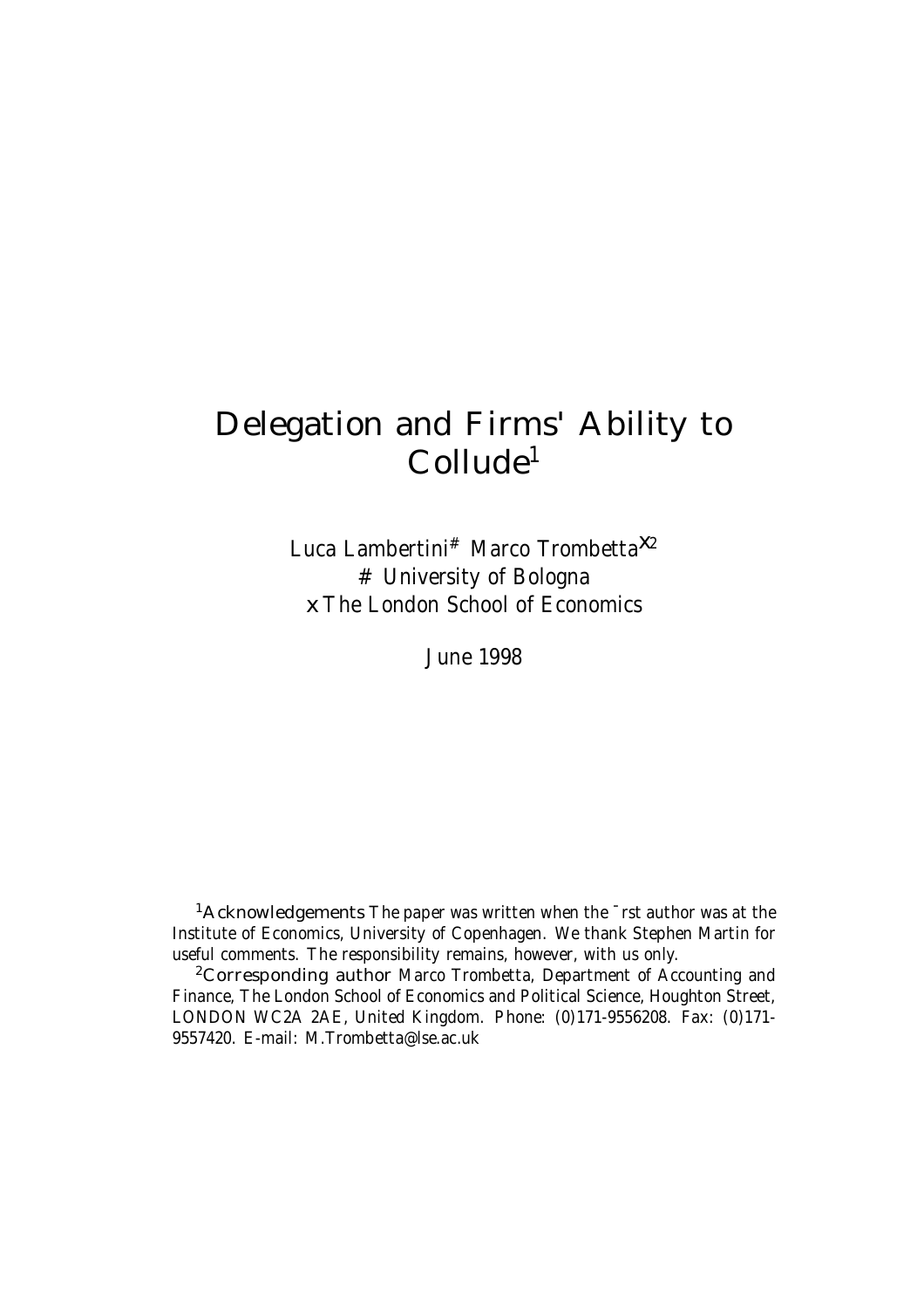#### Abstract

In a model of repeated Cournot competition under complete information, we show that delegation has no e®ect on cartel stability if managers collude, while it may hinder cartel stability when owners collude in setting the incentive schemes. If owners can choose whether to delegate or keep control of their respective ¯rms, and both groups of individuals collude or play noncooperatively in their respective variables according to the level of intertemporal discount factor, then if managers are not able to collude in output levels, owners' delegation decision is non-monotone in the discount factor.

Keywords: delegation, cartel stability

JEL classi<sup>-</sup>cation: D43, L13, L21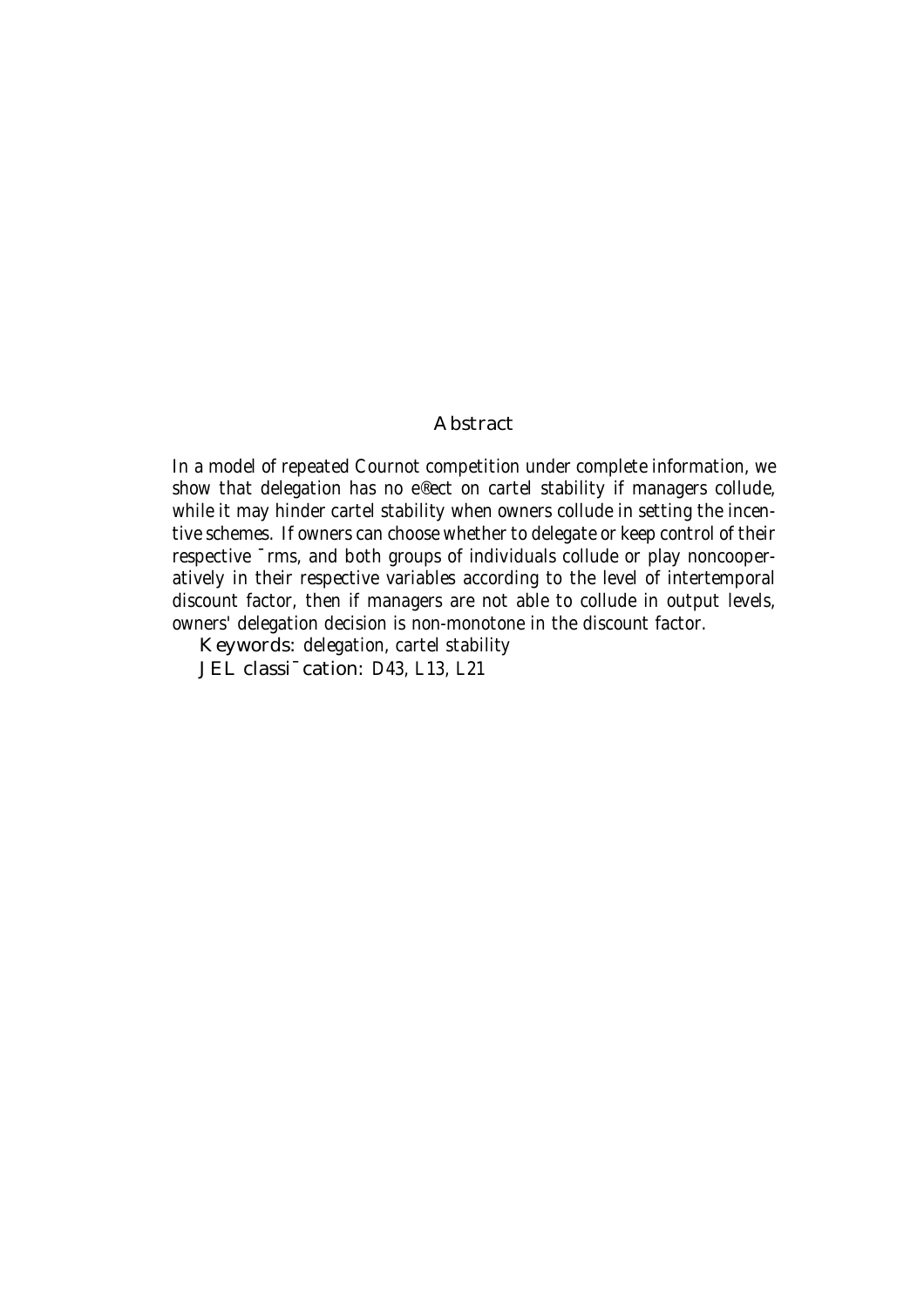### 1 Introduction

The issue of cartel stability has received a great deal of attention in the recent literature. Several aspects of the competitive conditions characterizing market interaction may a®ect  $\bar{m}$  ability to reach a collusive agreement and maintain it over time. d'Aspremont et al. (1983), Donsimoni (1985), and Donsimoni et al. (1986) have dealt with the consequences of heterogeneity among agents on cartel stability. Lambertini (1996) has investigated the relationship between the sustainability of collusion and the curvature of the demand function faced by ¯rms. In another vein, Green and Porter (1984), Rees (1985) and Rotemberg and Saloner (1986) have focused upon the role of imperfect information. The common feature characterizing these streams of research is that they all deal with elements which are exogenously given and, as such, cannot be a®ected by ¯rms' behaviour. How about factors that, on the contrary, can be manipulated to some extent before market competition or collusion takes place? A lot of e®ort has been produced in analysing the interaction between the stability of collusion and the degree of product di®erentiation (see, inter alia, Deneckere, 1983; Chang, 1991; Ross, 1992; Rothschild, 1992; Häckner, 1994 and 1995; Lambertini, 1997; Lambertini et al., 1998; Alb½k and Lambertini, 1998). This literature o®ers ambiguous results. Martin (1995) has shown that research joint ventures can indeed favour the arising of collusive behaviour in the market phase.

Here we want to address whether the sustainability of collusion can be affected by delegating control to managers who do not necessarily aim at strict pro¯t maximization. The delegation issue was introduced in the literature by Vickers (1985), who showed that delegation is a dominant strategy in a one-shot noncooperative game, and has been developed in several directions since (see Fershtman and Judd, 1987; Sklivas, 1987; Basu, 1995; Lambertini, 1998). A few contributions in this ¯eld focus on the possibility for delegation to enhance ¯rms' ability to reach a cooperative outcome in oneshot games (Fershtman et al., 1991; Polo and Tedeschi, 1992). From these papers it emerges that, even in strictly noncooperative games, cooperative outcomes arise as equilibria of the delegation game, provided every principal is committed to the contract signed with the agent and contracts are publicly observable. The fact that contracts are common knowledge opens the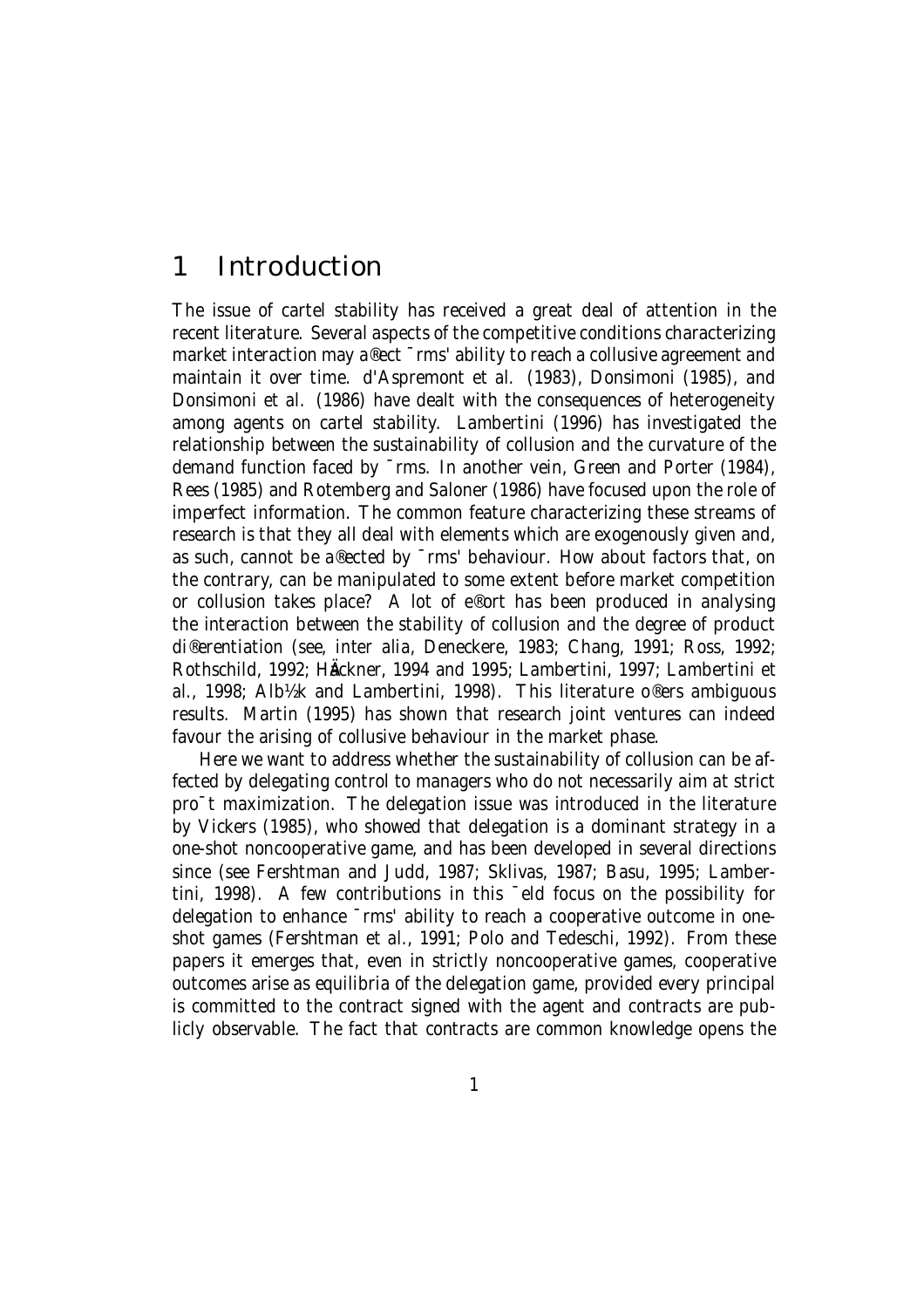possibility that they may be conditioned upon in the agents' subgame.<sup>1</sup> The cooperative outcomes obtained in these papers are in strong contrast with those reached by Vickers (1985), Fershtman and Judd (1987), and Sklivas (1987), where the agents' behaviour is not conditional on the compensation scheme agreed upon with their respective principals. Finally, Barcena-Ruiz and Paz Espinoza (1996) address the issue of the optimal duration of delegation contracts under either price or quantity competition. They ¯nd that the slope of owners' reaction function at the incentive stage always replicates the slope of reaction functions at the market stage. As a result, the best reply to a long-term contract is a long-term contract, if downstream competition takes place in quantities, while it is a short-term contract if the market stage is played in the price space.

Adopting the same framework introduced by the latter authors, we investigate here whether delegation may in°uence ¯rms' ability to sustain implicit cartel agreements in repeated games.

We consider three di®erent settings. First, we tackle the case where collusion takes place between managers, while shareholders play noncooperatively. We show that delegation contracts are always symmetric and that the separation between ownership and control does not a®ect ¯rms' incentive to collude, since any pair of symmetric contracts is perceived by managers as a symmetric shift downwards (upwards) of the cost (demand) function. Second, we consider the case where collusion takes place between principals in designing the delegation contracts, under the assumption that managers behave noncooperatively throughout the supergame. In this setting, we prove that, if delegation contracts are symmetric, delegation reduces the stability of an implicit cartel agreement between owners in that it makes deviation more appealing as compared to a situation where ¯rms are strict pro¯t-seeking agents. Third, we investigate a fully-°edged setting where owners decide whether to delegate or not and, if they do, both groups of individuals either implicitly collude or behave noncooperatively in setting their respective variables, according to their intertemporal preferences and the relevant critical levels of discount factors. In this case, we show that when managers are prone to collusion, i.e., su $\pm$ ciently patient, then this quarantees that owners always obtain a collusive outcome even if they play noncooperatively. In other words,

<sup>&</sup>lt;sup>1</sup>As shown by Katz (1991), if contracts were unobservable then delegation would have no e®ect on the equilibrium of the game, i.e., it would be the same as in the game without agents. See, in particular, Corollary 1 (Katz, 1991, p. 315). See also Barcena-Ruiz and Paz Espinoza (1996, p. 348).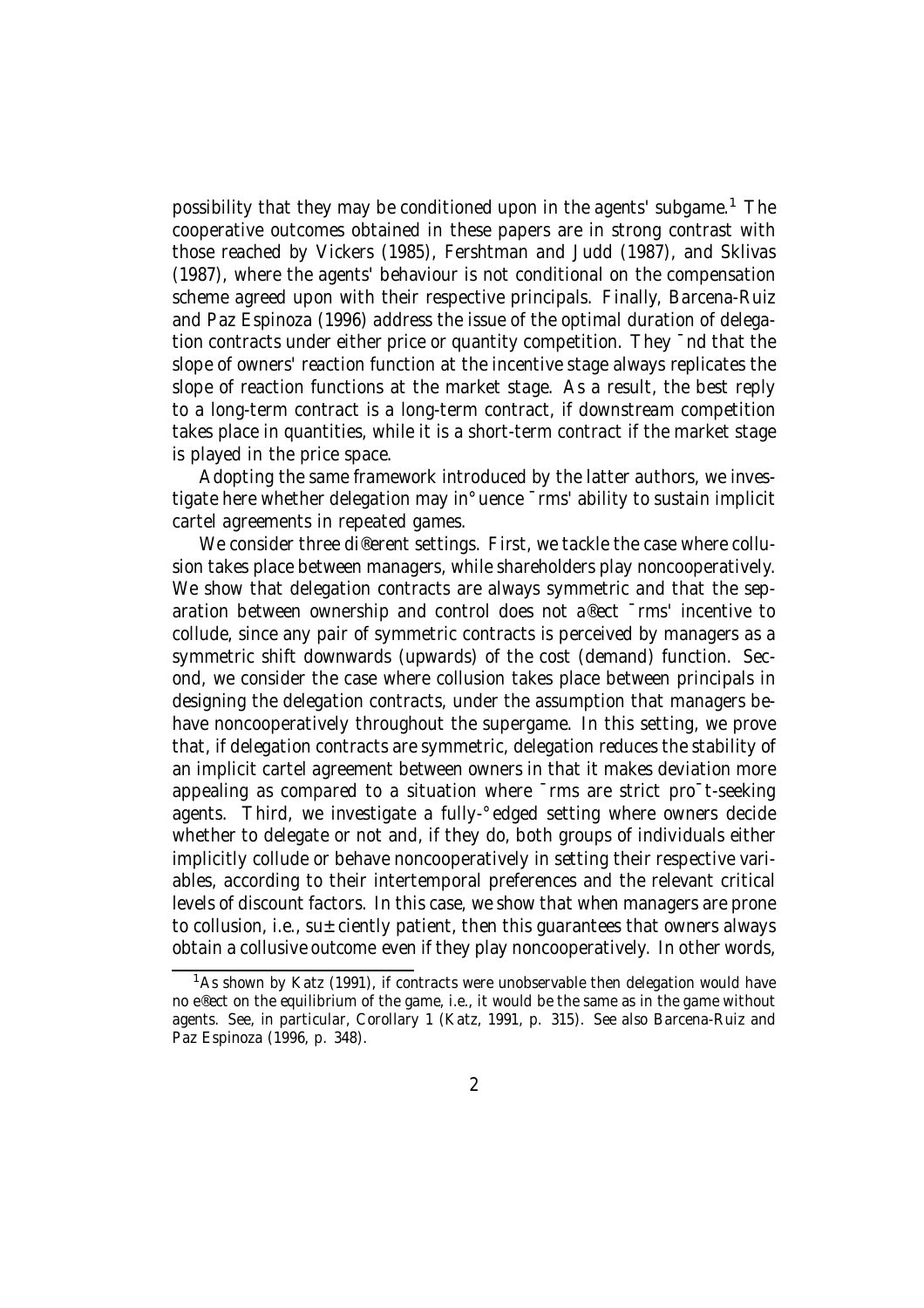the optimal collusive incentive scheme and the optimal noncooperative incentive scheme are observationally equivalent. Otherwise, when managers are not su $\pm$ ciently patient to collude in the market variable, this may not preclude entrepreneurs' ability to enjoy collusive pro¯ts if their intertemporal discount factor is su $\pm$ ciently high. Hence, it emerges that owners' delegation decisions are non-monotone in their individual discount factor, provided that managers are unable to collude at the market stage. When owners' discount factor is extremely low, they can not avoid delegating, due to a prisoner's dilemma. Then, there is a range of discount factors for which owners do not delegate, reaching <sup>-</sup>rst the Pareto-e±cient payo<sup>®</sup> of the static game and then the collusive payo®. Finally, for su $\pm$ ciently high values of the owners' discount factor, given owners' ability to collude while setting the incentive scheme, delegation becomes again the optimal choice.

The remainder of the paper is structured as follows. Section 2 introduces the basic model. Then, the setting where collusion takes place between agents is dealt with in section 3, while section 4 describes the alternative case in which owners try to collude by optimally designing their respective delegation contracts. The situation where both groups try to achieve implicit collusion and the optimal choice between delegation and non delegation are treated in sections 5 and 6. Finally, section 7 provides concluding remarks.

### 2 The Setup

We adopt the same model as in Vickers (1985). Two ~rms, which we label i and j, compete in quantities on a market for a homogeneous product, whose inverse demand function is

$$
p = A_i \, x_i \, x_j. \tag{1}
$$

Under the assumption that production takes place at constant returns to scale, the pro<sup>-</sup>t function of  $\bar{}$ rm i looks as follows:

$$
V_{4i} = (p_i c)x_i
$$
 (2)

where parameter  $c < A$  is the unit production cost.

If a ¯rm's owner decides to delegate control over her own assets to a manager, the objective of the latter is

$$
\max_{\mathbf{x}_i} \quad \mathbf{M}_i = \mathbf{M}_i + \mu_i \mathbf{x}_i \tag{3}
$$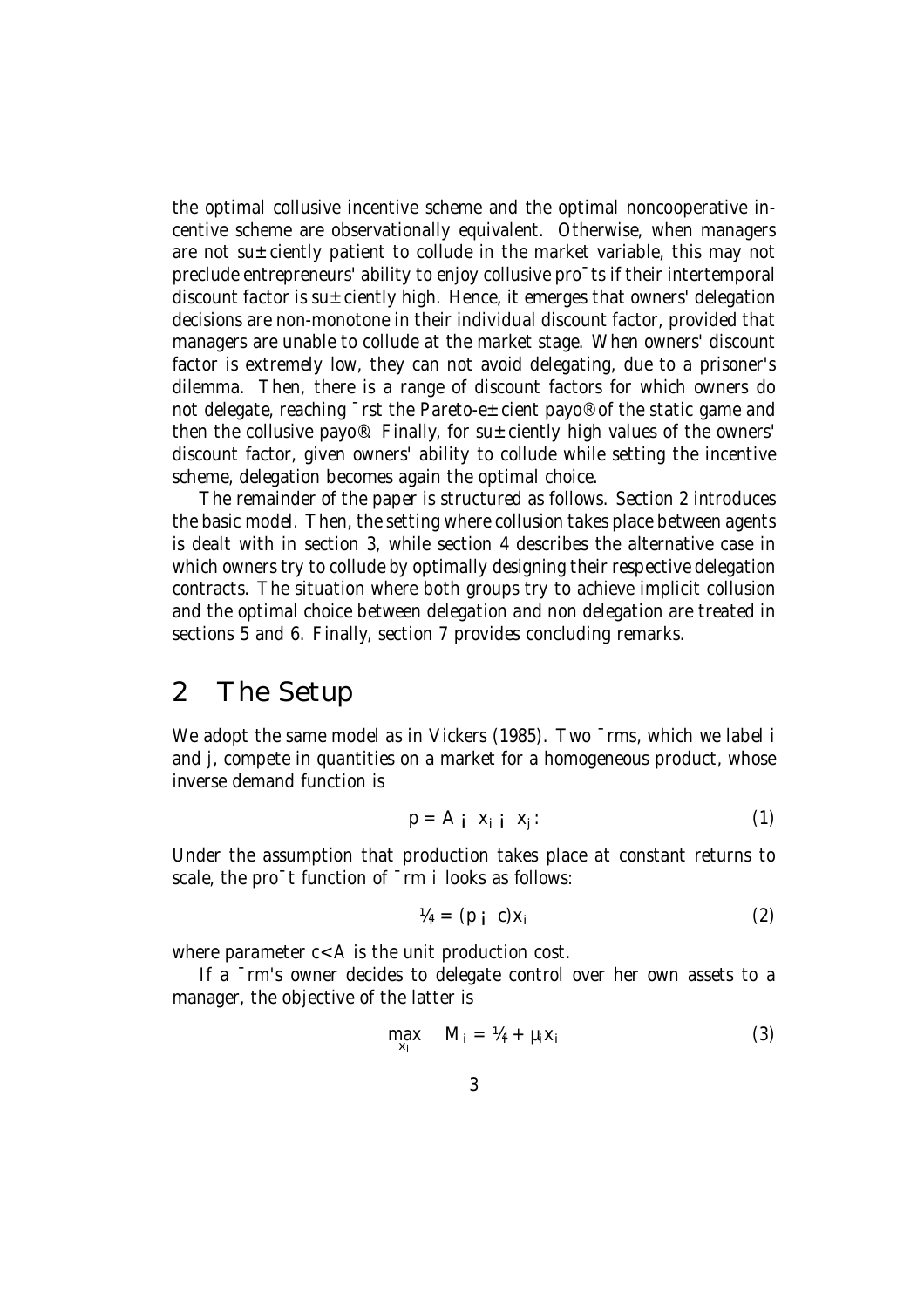where  $\mu_i$  measures the relevance of sales, and is to be optimally set by the principal in the delegation contract, in order to maximize pro¯ts. 2

In the remainder, we are going to consider three di®erent situations, where (i) managers collude while owners play noncooperatively; (ii) owners collude while managers play noncooperatively; and (iii) both groups try to collude. In each setting, the basic stage game is repeated in nitely many times, over  $[0; 1]$ . Let  $\mathcal{P}_i$  2  $[0; 1]$  de ne manager i's individual discount factor, and  $\pm$ i 2 [0; 1] de $\overline{\phantom{a}}$  ne owner i's individual discount factor. We adopt the following:

#### Assumption 1  $\mathbb{B}_i = \mathbb{B}_i = \mathbb{B}$  and  $\pm_i = \pm_i = \pm$ :

This amounts to assuming that players are pairwise symmetric as far as their intertemporal preferences are concerned.

When the game is repeated, the incentive scheme is set at the beginning of each period. Managers can be substituted at the beginning of each period, for example when they die or retire, but the new manager will share the same characteristics of the old manager. In particular he/she will have the same discount factor. Hence the model can be solved as if the managers had in¯nite working lives with the ¯rm.

The measure of cartel stability used is the critical threshold of the discount factor as yielded by Friedman's "grim" strategies (Friedman, 1971). We consider the case where players collude on the maximisation of the joint payo®.<sup>3</sup> Each player colludes as long as the rival does likewise. After detecting a deviation by either of them, say in period  $t \geq [0; 1)$ ; both players revert to the noncooperative equilibrium strategy forever, from period  $t + 1$ to in¯nity. Let ¾ ¤ de¯ne the critical threshold of the discount factor, in the case of collusion in quantities in a symmetric setting where players are strict pro¯t-seeking ¯rms. They are able to sustain tacit collusion over time if and

<sup>&</sup>lt;sup>2</sup>Managerial remuneration is a two-part wage consisting in a component increasing in  $\mu_i$ and a constant which is set so as to pay the manager his required wage for each level of M<sub>i</sub>; i.e.,  $w_i(M_i) = A_i + B_iM_i$ . We do not assume a competitive market for managers and so managers do not necessarily receive just their reservation wage. Hence, while maximising their objective function, managers are also maximising their remuneration. In Appendix 1, it is shown that the formulation due to Vickers (1985) and that due to Fershtman and Judd (1987) are equivalent.

<sup>&</sup>lt;sup>3</sup>We do not consider the case of partial collusion (for an introduction, see Gibbons, 1992). We examine grim strategies for the sake of comparison with a large part of the existing literature, although grim strategies are not optimal (symmetric optimal punishments have been modelled by Abreu, 1986; Abreu, Pierce and Stacchetti, 1986).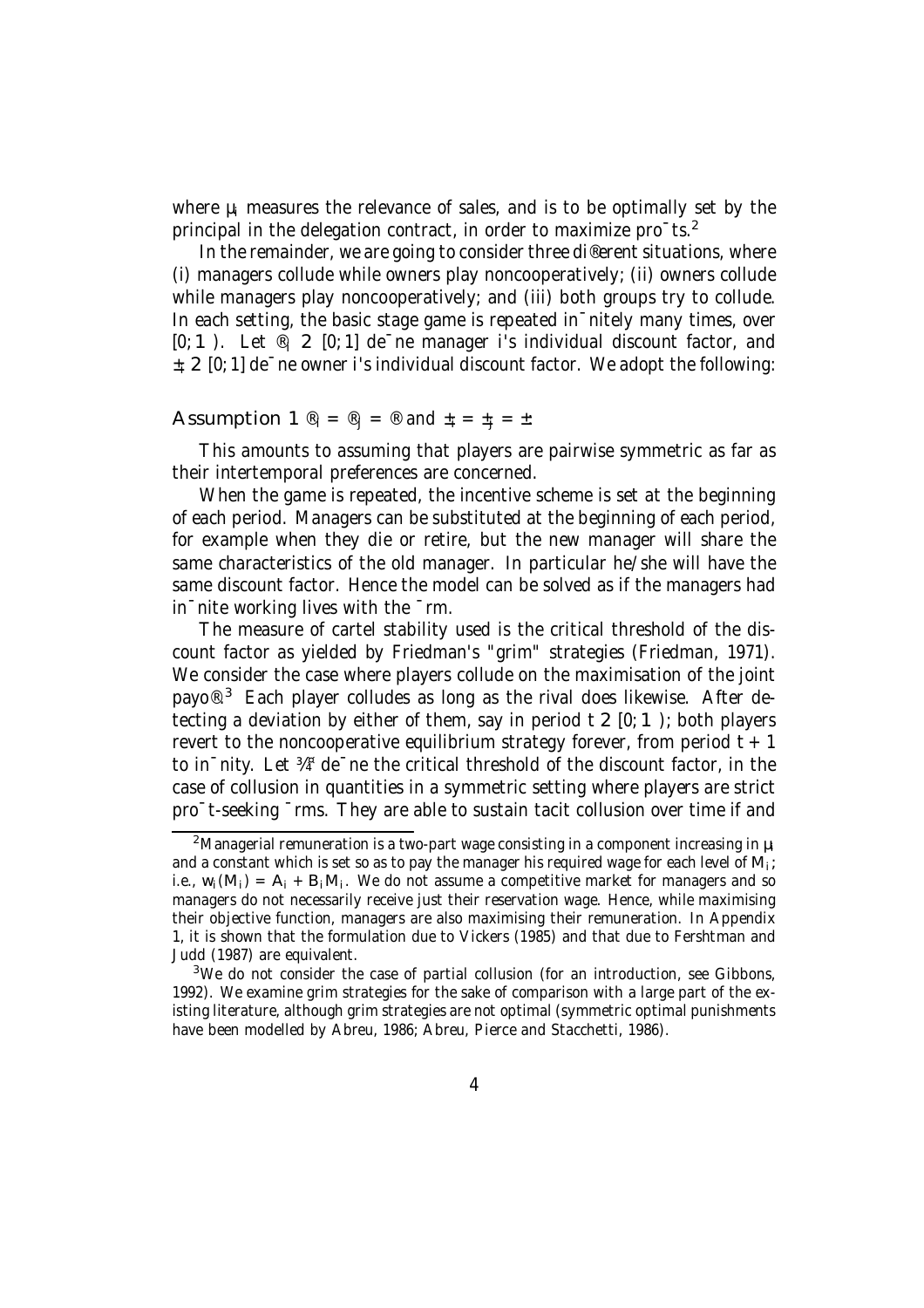only if their discount factor satis¯es the following condition:

$$
{}^{\frac{3}{4}} \, \square \, {}^{\frac{3}{4}} = \frac{{}^{\frac{10}{1}} \, \square \, {}^{\frac{1}{1}} \, \frac{10}{10}}{10 \, \square \, {}^{\frac{10}{1}} \, \square \, {}^{\frac{10}{1}} \, \frac{100}{10}} = \frac{9}{17} \tag{4}
$$

where  $\frac{1}{4}$ ,  $\frac{1}{4}$ ,  $\frac{1}{4}$  and  $\frac{1}{4}$ ,  $\frac{1}{4}$  de $\bar{ }$  ne the pro $\bar{ }$  ts accruing to  $\bar{ }$  rm i, respectively, (i) when she deviates from the collusive agreement; (ii) when both  $\bar{ }$ rms collude; and ¯nally (iii) when ¯rms play noncooperatively. Textbook calculations are needed to verify that the critical value of the discount factor in such a setting is indeed that shown in (4). We adopt it as a benchmark in the remainder of the paper, where we use  $\pm^{\infty}$  and  $^{\circledR}$  to indicate the owners' and the managers' critical level of the discount factor, respectively.

### 3 Collusion between managers

We begin with the analysis of the case where collusion can take place only in the market stage, i.e., between agents. As to the behaviour of owners in the delegation stage, we have to describe their respective value of  $\mu_i$ . We introduce the following

Assumption 2 If  $\mu_i > \mu_i$ , then managers will play non-cooperatively

It is easy to show that, if manager decided to collude and maximise joint surplus, then the solution would be at a corner where the agent with the higher  $\mu$  (smallest perceived cost) produces the optimal quantity given market demand, whereas the other agent accepts not to produce. But if this is the case, then the manager with the higher  $\mu$  should accept to share the surplus with the other manager. In order to do that, some form of side payments should be used. The sustainability of such an agreement is obviously highly questionable.

Moreover, given the symmetry between owners, we will see that asymmetric incentive schemes can arise only during a deviation phase from a collusive equilibrium between owners. Such a phase would last only for one period. It is di $\pm$ cult then to imagine a collusive agreement based on incentive schemes that are going to be in place only for one period. 4

<sup>&</sup>lt;sup>4</sup> However it is possible to show that all the main results of the paper hold when managers are allowed to collude under an asymmetric incentive scheme and share the surplus equally. The proof is avaiable from the authors.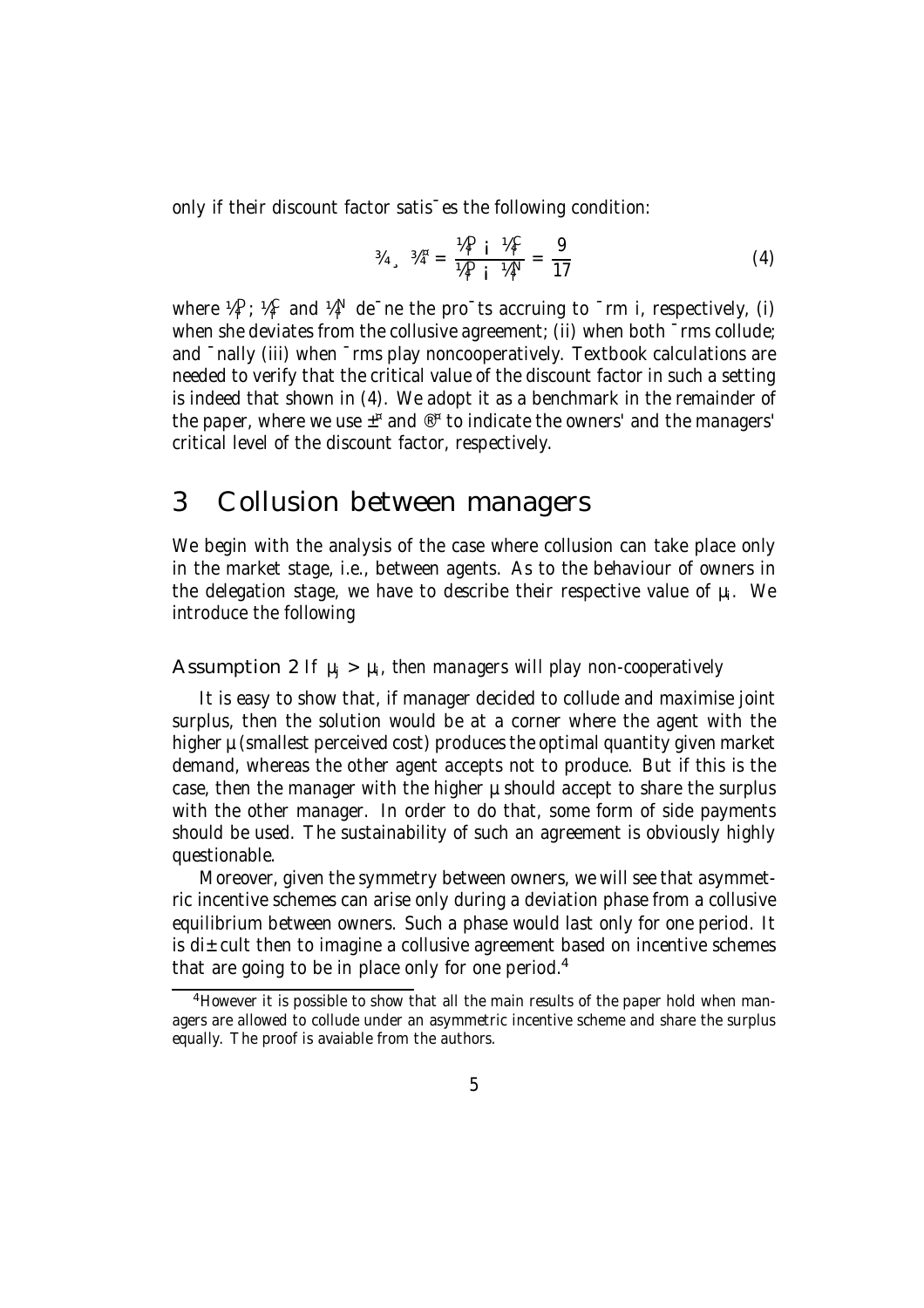First of all we prove the following.

Lemma 1 If owners play non-cooperatively, then incentive schemes as well as output levels are always symmetric.

Proof. Given assumption 2, if incentives are asymmetric, then managers play non-cooperatively. Vickers (1985) already showed that the non-cooperative equilibrium with non-cooperative managers involves a symmetric incentive scheme. Hence asymmetric incentive schemes can not be part of an equilibrium. $^5$ 

The symmetry between incentive schemes is going to play a relevant role in the remainder of the analysis. The objective function of the managers at the market stage can be rewritten as follows:

$$
M_i = (A_i \, x_i \, i \, x_j \, i \, \degree_i) x_i \tag{5}
$$

where  $\delta_i = c_i \mu_i$ . This entails that delegation mimics a change in the unit production cost. On the basis of lemma 1, at equilibrium  $\mu_i = \mu_i = \mu$ . Hence, it must also be that  $\degree_i = \degree_i = \degree$ , i.e., the perceived change in the unit cost has to be the same for both  $\bar{m}$  rms.

De<sup>-</sup>ne now  $M_i^N$ ,  $M_i^C$ ,  $M_i^D$ ,  $M_i^{Ch}$  as, respectively, the payo®s accruing to the manager of ¯rm i in the Cournot-Nash equilibrium; in the collusive equilibrium; in the case of deviation by  $\bar{r}$ m i, while the manager of  $\bar{r}$ m j sticks to his cartel output level; and, ¯nally, in the case where the opposite happens (here, superscript Ch stands for cheated). Then, de $\bar{\ }$ ne the critical threshold of the discount factor stabilizing collusion as

$$
\mathbf{E}^{\mathbf{E}} = \frac{\mathbf{M}_{i}^{\mathbf{D}} \mathbf{i} \ \mathbf{M}_{i}^{\mathbf{C}}}{\mathbf{M}_{i}^{\mathbf{D}} \mathbf{i} \ \mathbf{M}_{i}^{\mathbf{N}}}
$$
 (6)

It is immediate to verify that in any payo<sup>®</sup>  $M_i^J = {}^{-J}(A_i \circ )^2$ ,  $J_i$ ; which is the relevant numerical coe $\pm$ cient under the market regime J, is the same with and without delegation. As a result,

$$
^{\circledR}^{\alpha} = \frac{4}{4}^{\alpha} = \frac{9}{17}; \tag{7}
$$

i.e., the critical level of the discount factor coincides with that emerging from the game without delegation, where collusion occurs between entrepreneurs

<sup>5</sup>Vickers' (1985) analysis will be quickly presented in the next section.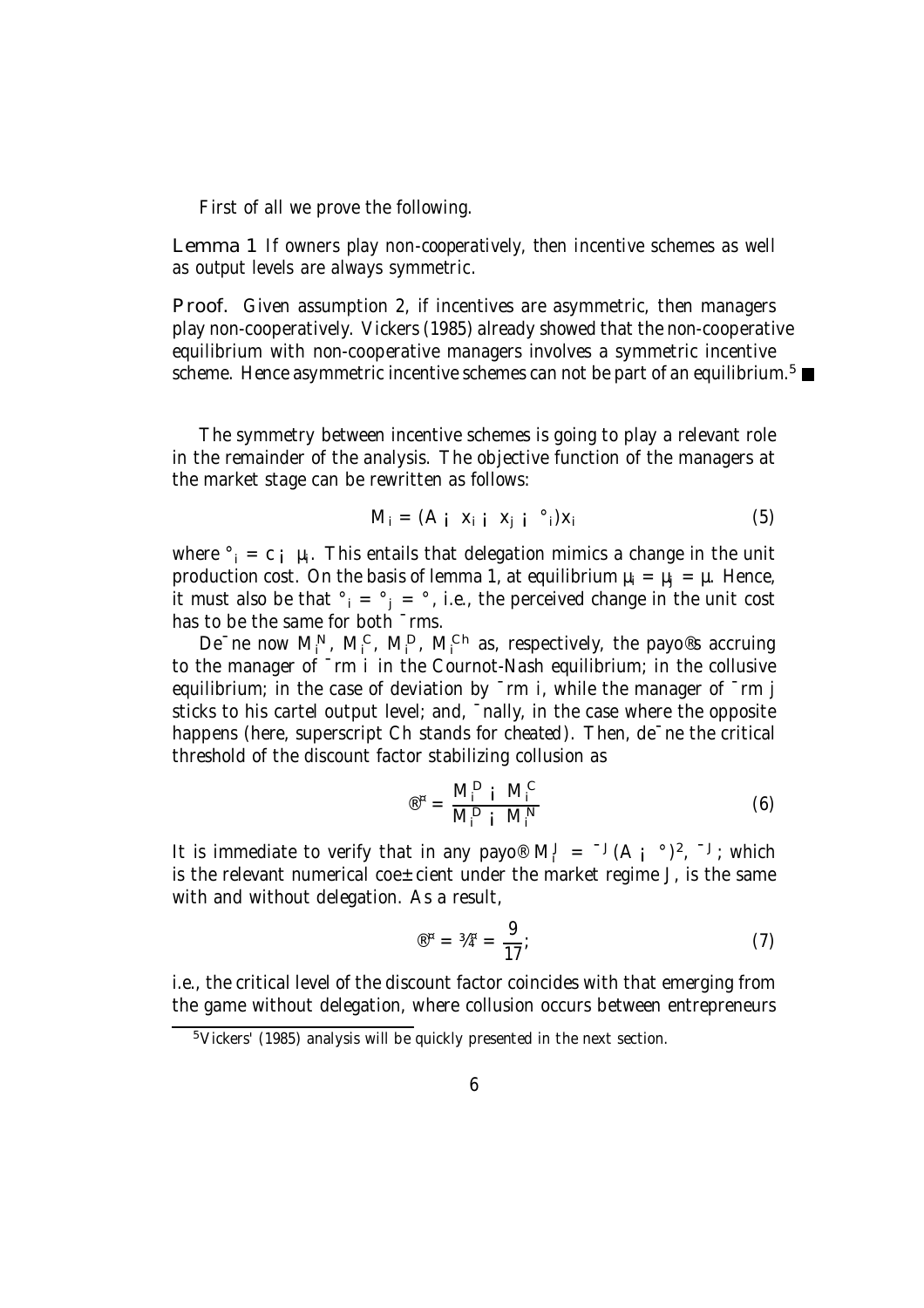(detailed calculations are in Appendix 2). Consequently, the outcome of this setting can be summarized by the following

Proposition 1 When owners play non-cooperatively and collusion takes place between managers, incentive scheme are symmetric and delegation does not a®ect cartel stability.

Provided that owners provide their respective managers with any pair of symmetric contracts, the attempt at colluding on the part of the agents is completely equivalent, in terms of its stability, to its counterpart when ¯rms are strict pro¯t-seekers. The shift perceived either in the linear cost function or in the linear market demand function is unable to a®ect the incentive structure that characterizes the supergame.

### 4 Collusion between owners

We now consider the case where owners can collude in setting the value of  $\mu_i$ , while managers behave  $\mu$  la Cournot, noncooperatively and simultaneously choosing their respective production levels. The ¯rst order condition (FOC) facing ¯rm i's manager in the market subgame is

$$
\frac{\mathscr{e}M_i}{\mathscr{e}X_i} = A + \mu_i \quad i \quad c \quad i \quad 2X_i \quad i \quad X_j = 0: \tag{8}
$$

Solving yields the optimal outputs in terms of the delegation parameters:

$$
x_{i} = \frac{A_{i} c + 2\mu_{i} i \mu_{j}}{3}; \ x_{j} = \frac{A_{i} c + 2\mu_{j} i \mu_{i}}{3}; \tag{9}
$$

Substituting and rearranging, we get the following pro<sup>-</sup>t function for  $\overline{\ }$ rm i:

$$
V_{4i} = \frac{(A_i \ c + 2\mu_{i i} \ \mu_j)(A_i \ c_i \ \mu_{i i} \ \mu_j)}{9}.
$$
 (10)

The reaction function of  $\bar{m}$  i's owner is

$$
\mu_i = \frac{A_i \ c_i \ \mu_j}{4};\tag{11}
$$

so that noncooperative pro $\bar{\ }$ t maximization w.r.t.  $\mu_i$  and  $\mu_j$  is reached when  $\mu_i^N = \mu_i^N = (A_i \ c) = 5$ , equilibrium pro $\tau$ ts amounting to  $\mu_i^N = 2(A_i \ c)^2 = 25$ ;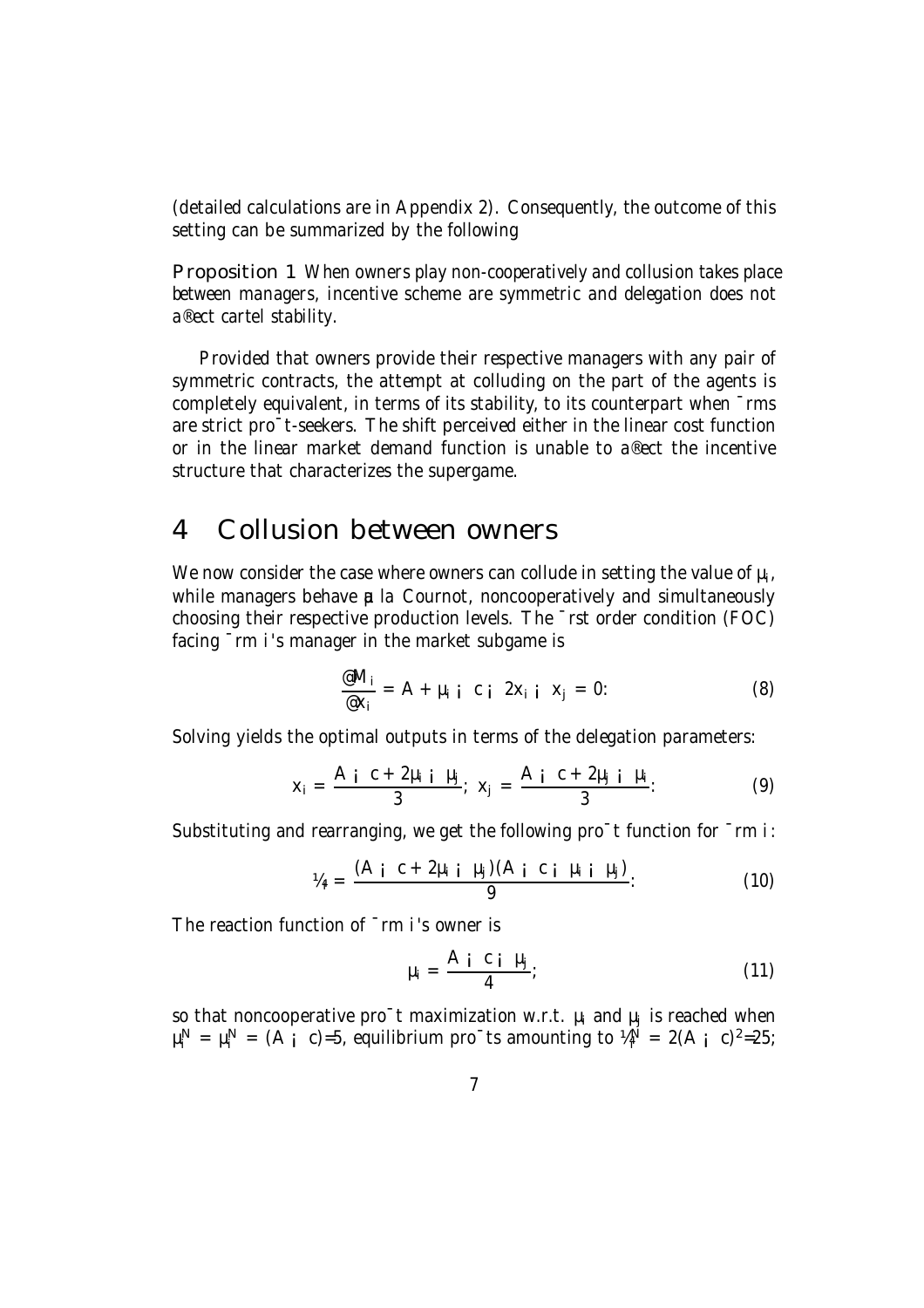obviously lower than those associated with a Cournot-Nash equilibrium between pro¯t-maximizing ¯rms (see Vickers, 1985, p.142).

We are now in a position to investigate the cartel solution, where owners choose  $\mu_i$  and  $\mu_j$  in order to maximize joint pro $\bar{c}$ ts,  $\bar{z} = \mu_i + \mu_j$ : It is easy to check that joint pro¯ts are maximised by any pair of incentive schemes such that

$$
\mu_i + \mu_j = \frac{(c \cdot \mathbf{A})}{2} \tag{12}
$$

Assumption 3 If owners decide to collude, they adopt a symmetric incentive scheme, i.e.,  $\mu_i^C = \mu_j^C = \mu^C$ :

If managers decide to collude, but they adopt an asymmetric incentive scheme, then the actual distribution of pro¯ts will also be asymmetric and in many cases collusion will have to be sustained by transfers between ¯rms. In order to avoid this, which would be illegal and possibly reveal collusion, and to be consistent with assumption 1, we assume that asymmetric incentive schemes can be adopted only during a deviation phase, but not in a collusive equilibrium. Assumption 3 and lemma 1 guarantee that asymmetric incentive schemes will never be observed in equilibrium. $^6$ 

Setting  $\mu_i = \mu_j = \mu$  and solving, we obtain  $\mu^C = (c_i \ A)=4 < 0$ ; while collusive pro $\text{ts}$  are  $\mathcal{U}^{\text{C}}_i = \mathcal{U}^{\text{C}}_j = (A_i \ c)^2 = 8$ : Notice that they coincide with the individual cartel pro¯t under strict pro¯t-maximizing behaviour.

If, say,  $\bar{m}$  j's owner sticks to the cartel level of  $\mu_i$ , while the owner of  $\overline{\ }$ rm i deviates along his best reply function (??), we get  $\mu_{i}^{D} = 5(A_{i} \ c) = 16$ , entailing the following pro¯ts:

$$
\mathcal{V}_i^D = \frac{25}{128} (A_i c)^2; \quad \mathcal{V}_j^{Ch} = \frac{5}{256} (A_i c)^2.
$$
 (13)

The deviation pro<sup>-</sup>t is higher than the corresponding magnitude that would be observed if  $\overline{\ }$ rms were entrepreneurial. The value of the critical discount factor turns out to be

$$
\pm^{\mathfrak{n}} = \frac{25}{41}.
$$
 (14)

Observe that  $\mathcal{H}^{\alpha} < \pm^{\alpha}$ : We can summarize the above analysis as follows:

<sup>&</sup>lt;sup>6</sup> If incentive schemes are always symmetric and managers are identical, then managers remunerations are also always symmetric, i.e.,  $A_i = A_j$  and  $B_i = B_j$ .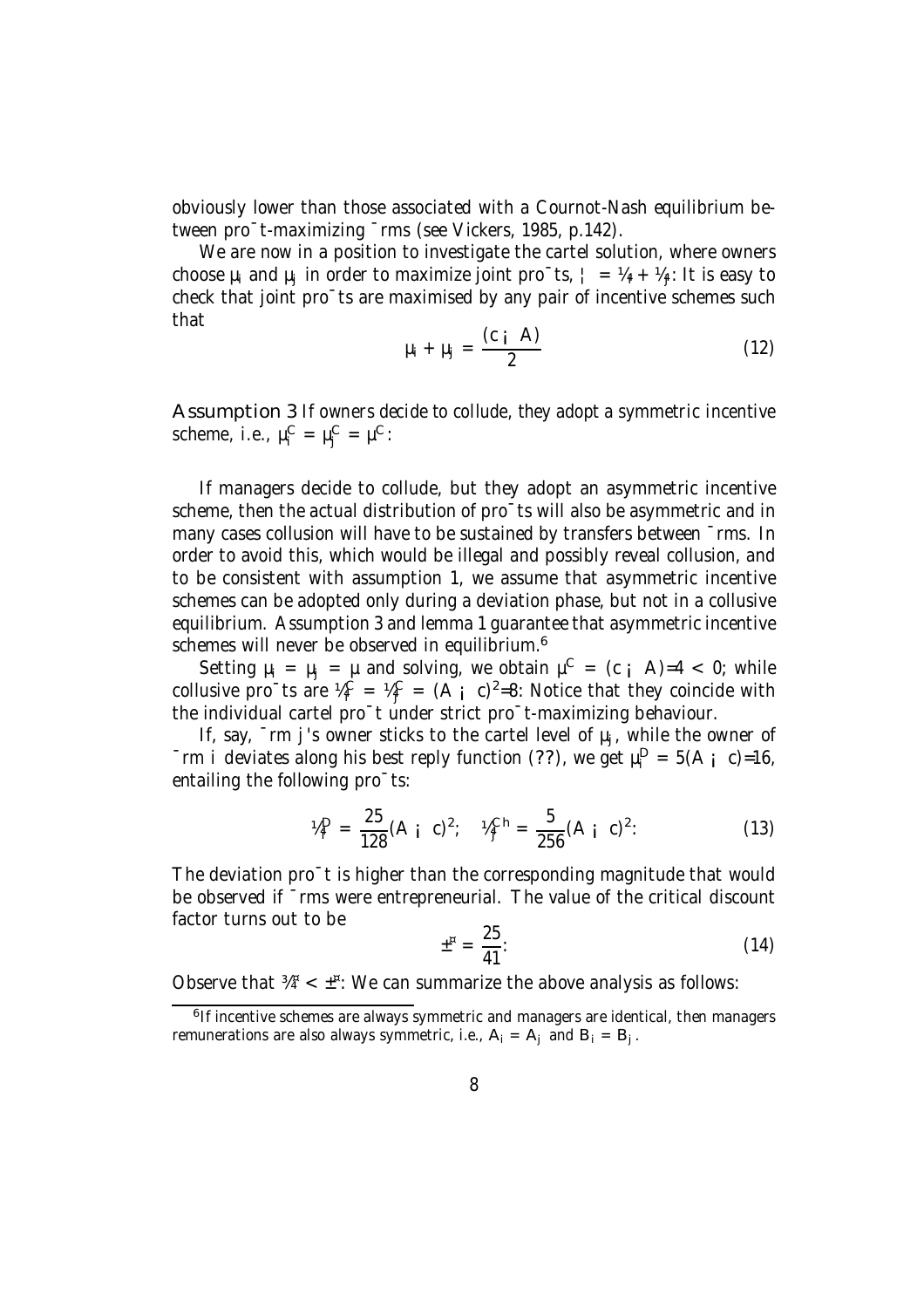Proposition 2 When collusion takes place between owners, while managers behave non-cooperatively, collusion is harder to sustain as compared to the case where ¯rms are strict pro¯t-seekers.

This result can be given the following intuitive interpretation. Individual cartel pro<sup>-</sup>t being independent of the internal organization of <sup>-</sup>rms, the critical level of the discount factor is higher in the presence of delegation because (i) the one-shot Nash equilibrium pro¯t decreases, while (ii) the deviation pro¯t increases as compared to the fully entrepreneurial setting, and (iii) the increase in the latter outweighs the decrease in the former, yielding a more unstable cartel by making deviation more attractive than it is when entrepreneurs are running their respective ¯rms.

### 5 Two-sided collusion

We can now combine the cases presented so far and analyse the fully °edged setting where managers have the opportunity to decide whether to collude or not after owners have set their incentives, either collusively or noncooperatively. The game takes place over the time horizon [0; 1) and is organised in three stages, as follows.

Stage 1: at time  $t = 0$ , owners decide whether to delegate or not. The strategy set is  $-$  = fe; mg; where e stands for entrepreneurial, while m stands for managerial.

If both either do or do not, then

Stage 2: from  $t = 1$  onwards, owners either collude or play noncooperatively, according to their intertemporal discount factor and the related stream of discounted pro $\bar{a}$  ts. In case of delegation, they set the value of  $\mu$ appropriately. Otherwise, they set outputs to maximize joint pro¯t. The strategy set is  $\mathsf{a} = \mathsf{fC}$ ; N;  $\mu_i$  if m; or  $x_i$  if eg:

Stage 3: from  $t = 1$  onwards, managers decide whether to collude or to play noncooperatively, according to their intertemporal discount factor and the related stream of discounted payo®s. The strategy set is © =  $fC$ ; N;  $x_i$ if eg:

If only one owner delegates at  $t = 0$ , then

Stage 2: from  $t = 1$  onwards, the owner of the managerial  $\bar{m}$  sets  $\mu$  so as to maximize her individual noncooperative pro¯t.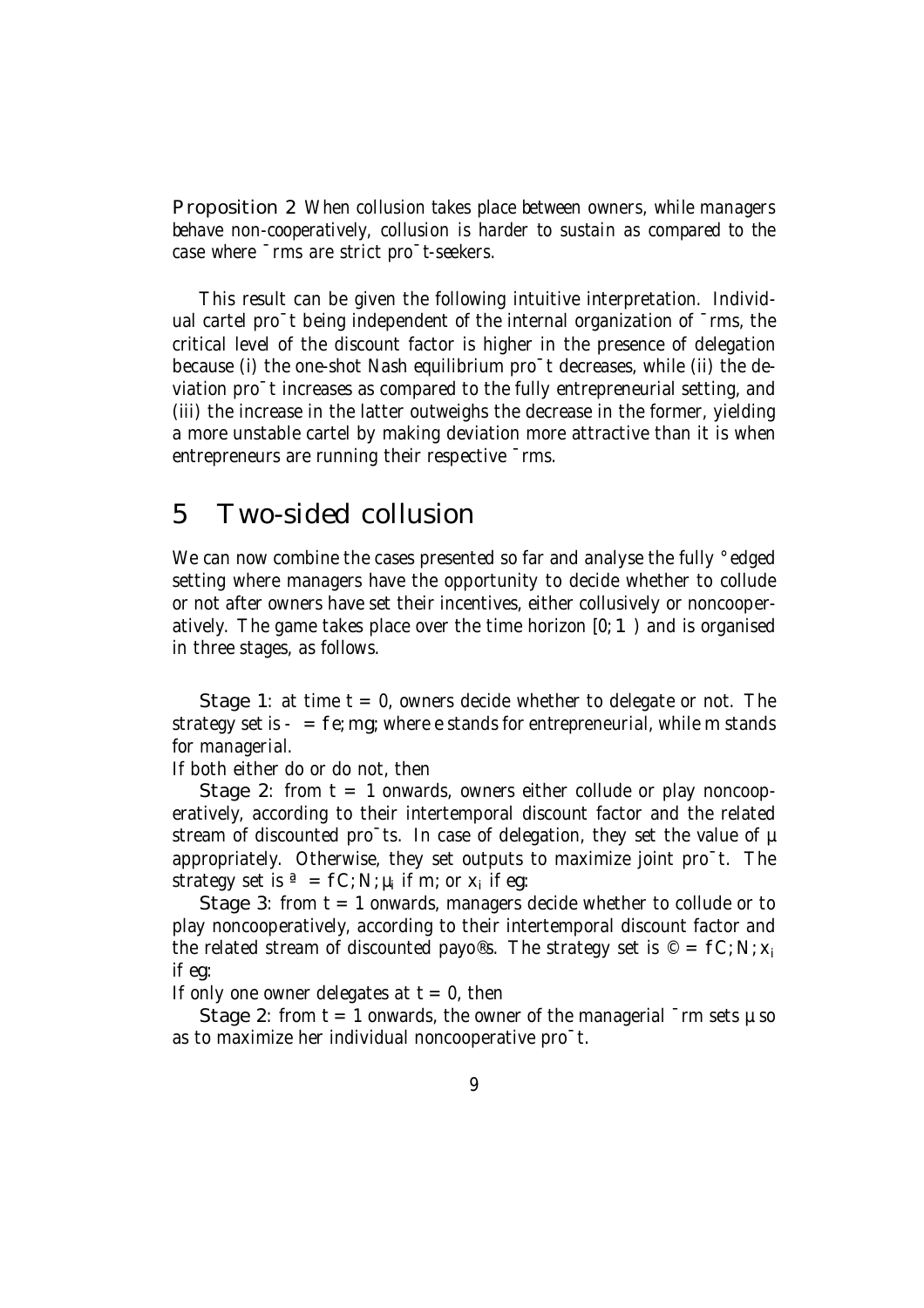Stage 3: from  $t = 1$  onwards, the owner of the entrepreneurial  $\bar{m}$  and the manager of the rival ¯rm noncooperatively set their respective quantities. The decision tree associated with the game is illustrated in ¯gure 1.



Figure 1 : Discounted pro¯ts per ¯rm.

Observe that the tree exclusively features symmetric decisions and discounted payo®s. Below, we deal with the three relevant asymmetric situations that can arise, namely, (i) one-sided delegation; (ii) a deviation takes place between owners, while managers are trying to collude; and (iii) a deviation takes place between owners, while managers are playing noncooperatively.

#### 5.1 The delegation dilemma revisited

Here we brie<sup>o</sup> y examine the possibility for owners to avoid delegation in an in¯nitely repeated game. This opens a perspective where owners may indeed be able to avoid the separation between ownership and control, but still they may prefer to delegate because managers are more patient than owners. Hence, delegation can allow owners to gain collusive pro<sup>-</sup>ts they could not obtain by themselves.

The one-shot setting originally presented by Vickers (1985) belongs to the prisoner's dilemma family, the relevant per period pro $\mathsf{C}$ ts being ¼ $_{\mathsf{i}}^{\mathsf{N}}$  (m; m) = 2(A<sub>i</sub> c)<sup>2</sup>=25 when both  $\overline{\ }$ rms are managerial, ¼<sup>N</sup>(e; e) = (A<sub>i</sub> c)<sup>2</sup>=9 when both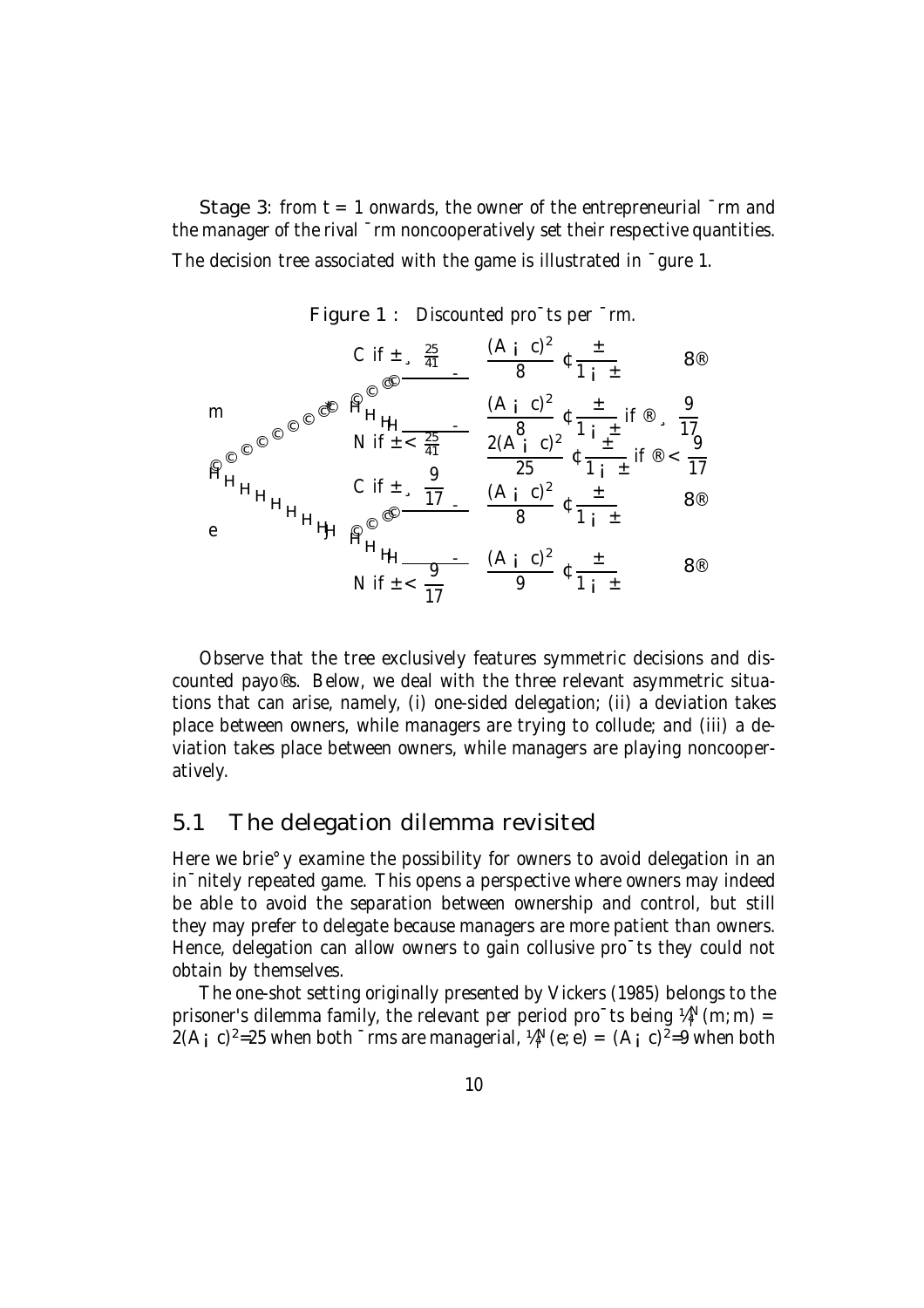are entrepreneurial, and  $\mathcal{U}_i^N$  (e; m) = (A<sub>i</sub> c)<sup>2</sup>=16;  $\mathcal{U}_j^N$  (m; e) = (A<sub>i</sub> c)<sup>2</sup>=8 when ¯rm i is entrepreneurial while ¯rm j is managerial. The Nash equilibrium of the game involves delegation by both owners, but this is not Pareto  $e \pm c$ ient, because both owners would be better o® if they did not delegate. However, both owners are led to delegate since it represents a dominant strategy, i.e., the willingness of each owner to be the only one to delegate drives the result. If Vickers' game is repeated an in¯nite number of times, and at the market stage the agents always play  $\mu$  la Cournot-Nash, then it is easy to show that collusion on the "no delegation" decision is sustainable if

$$
\pm \frac{25}{81}.
$$
 (15)

Moreover, observe that the pro<sup>-</sup>t accruing to the managerial <sup>-</sup>rm, when the rival is a strict pro¯t-seeker, exactly corresponds to the collusive payo® yielded by symmetric cartel behaviour. Hence, if at time  $t = 0$   $\bar{r}$ m i's owner chooses not to delegate, it appears reasonable to assume that no collusion is going to take place from  $t = 1$  onwards, for two related reasons. The  $\overline{\phantom{a}}$ rst is that the strategic variables to the avail of players di®er: once  $\bar{m}$  i has decided to remain entrepreneurial, its owner must compete on the market with the manager of the rival  $\bar{m}$ , and does not directly interact with the other owner. Second, as a consequence, the owner of the entrepreneurial ¯rm cannot expect the owner of the managerial  $\bar{m}$  to set  $\mu$  so as to maximise joint pro<sup>-</sup>t, and vice versa.

#### 5.2 Deviation under two-sided collusion

Consider now the case where both owners decide to delegate. They have to decide whether to collude while choosing  $\mu$ ; or not. Given lemma 1 and assumption 3, in both the collusive and the noncooperative Nash equilibrium they will choose  $\mu_i = \mu_i = \mu$ . Then we already know that, if this is the case, managers will play collusively if  $\mathcal{D}$ ,  $9=17$ ; and noncooperatively if  $\mathcal{D}$  < 9=17. We consider these two cases separately.

#### 5.2.1 Patient managers (® ¸ 9=17)

If managers are patient, then we know from section 3 that they will collude if faced with  $\mu_i = \mu_j = \mu$ ; and, in order to avoid transfers, they will set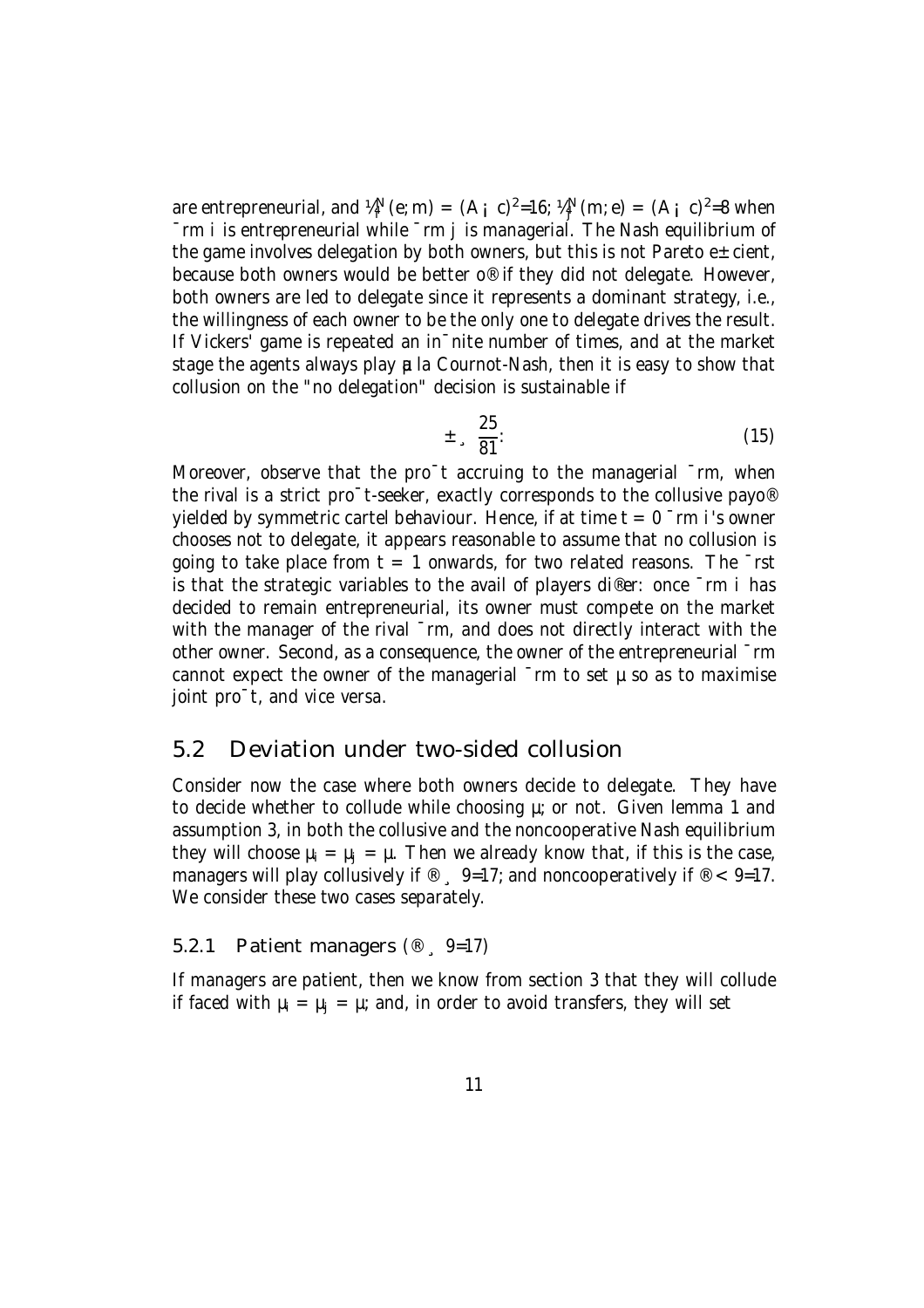$$
x_i^C = x_j^C = x^C = \frac{A_i \ c + \mu}{4} \tag{16}
$$

Consequently the owners' payo®s become

$$
V_{4i} = V_{4j} = V_4^{CC} = \frac{(A i C)^2 i \mu^2}{8};
$$
 (17)

which leads to an optimal choice of

$$
\mu_i = \mu_j = \mu^C = \mu^N = 0 \tag{18}
$$

In other words, if managers are patient, owners will always choose  $\mu = 0$  as the optimal incentive scheme no matter how they decide to play. Intuitively, if managers are going to collude, then owners anticipate that and by forcing the managers to strictly maximise pro¯ts, they get the maximum feasible payo®, i.e., collusive pro¯t, and this holds even if they decide to play noncooperatively. But if this is the case, there is no incentive to collude in the ¯rst place. Hence the following.

Proposition 3 If managers are patient  $(\text{I})$   $(9-17)$ , owners will always play non-cooperatively, enjoying however the collusive outcome.

#### 5.2.2 Impatient managers ( $\textdegree$  < 9=17)

Given assumption 2, after a deviation managers will keep on playing noncooperatively. Consequently managers will always play non-cooperatively. Hence the results found in section 4 apply and owners will collude on  $\mu^C = (c_i \ A) = 4$ as long as  $\pm$   $\sqrt{25}$ =41.

### 6 Solving the supergame

We are now in a position to characterize the subgame perfect equilibria of the supergame under two-sided collusion. We ¯rst deal with the cases where managers are impatient ( $\mathcal{O}$  < 9=17).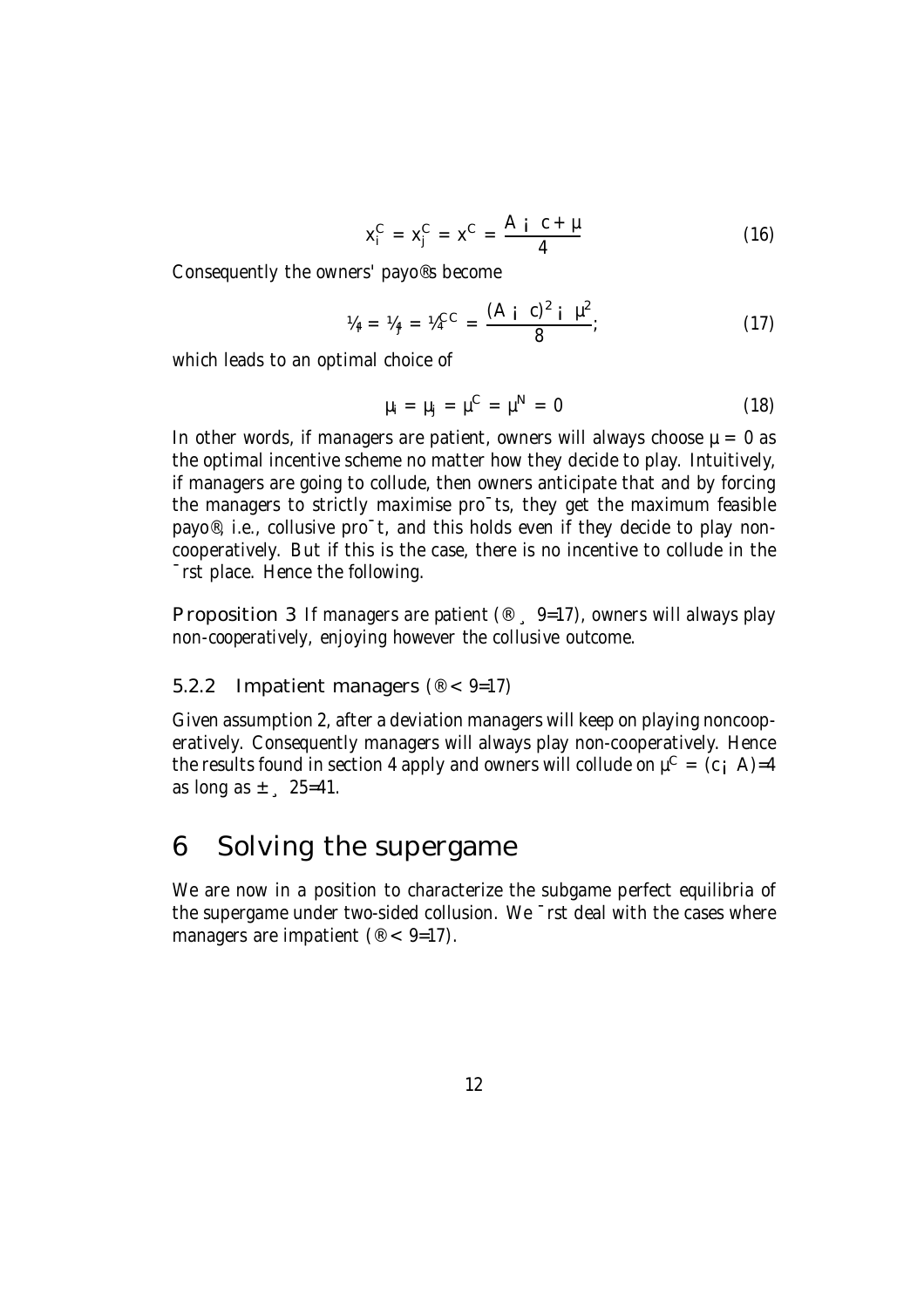#### 6.1 Impatient managers ( $\textdegree$  < 9=17)

Given assumption 2, here managers will always play **a** la Cournot-Nash, no matter what is the incentive they face. Four relevant ranges can be identi¯ed for the owners' factor  $\pm$ :

1.  $\pm$  2 (0; 25=81): In this range, no group can collude, and owners are unable to avoid delegation. Hence, the subgame perfect equilibrium of the supergame is characterized as follows. Owners: (m; N); managers: N: Per period individual pro $^-$ t is ¼<sup>N</sup>(m; m) = 2(A <sub>i</sub> c)<sup>2</sup>=25:

2.  $\pm$  2 [25=81; 9=17): In this range, no group can collude, but owners are able to avoid delegation. Thus, the subgame perfect equilibrium of the supergame is characterized as follows. Owners: (e; N); managers: N: Per period individual pro $^-$ t is  $\mathcal{U}_i^N$ (e; e) = (A <sub>i</sub> c)<sup>2</sup>=9:

3.  $\pm$  2 [9=17; 25=41): In this range, owners are in a position to collude in quantities if they don't delegate, while they are unable to collude in setting the incentive schemes. Hence, the subgame perfect equilibrium of the supergame is characterized as follows. Owners: (e; C); managers: N: Per period individual pro $^-$ t is  $\mathcal{U}_i^C(e; e) = (A_i \ c)^2 = 8$ :

4.  $\pm$  2 [25=41; 1): In this range, owners are in a position to collude in any variable, as well as to avoid delegation. Consequently, the subgame perfect equilibrium of the supergame is characterized as follows. Owners:  $(m; C)$ ; managers: N: Per period individual pro<sup>-</sup>t is  $\mathcal{U}_i^C(m; m) = (A_i c)^2 = 8$ :

It is useful to represent this setting as a game in normal form. This is done in matrix 1.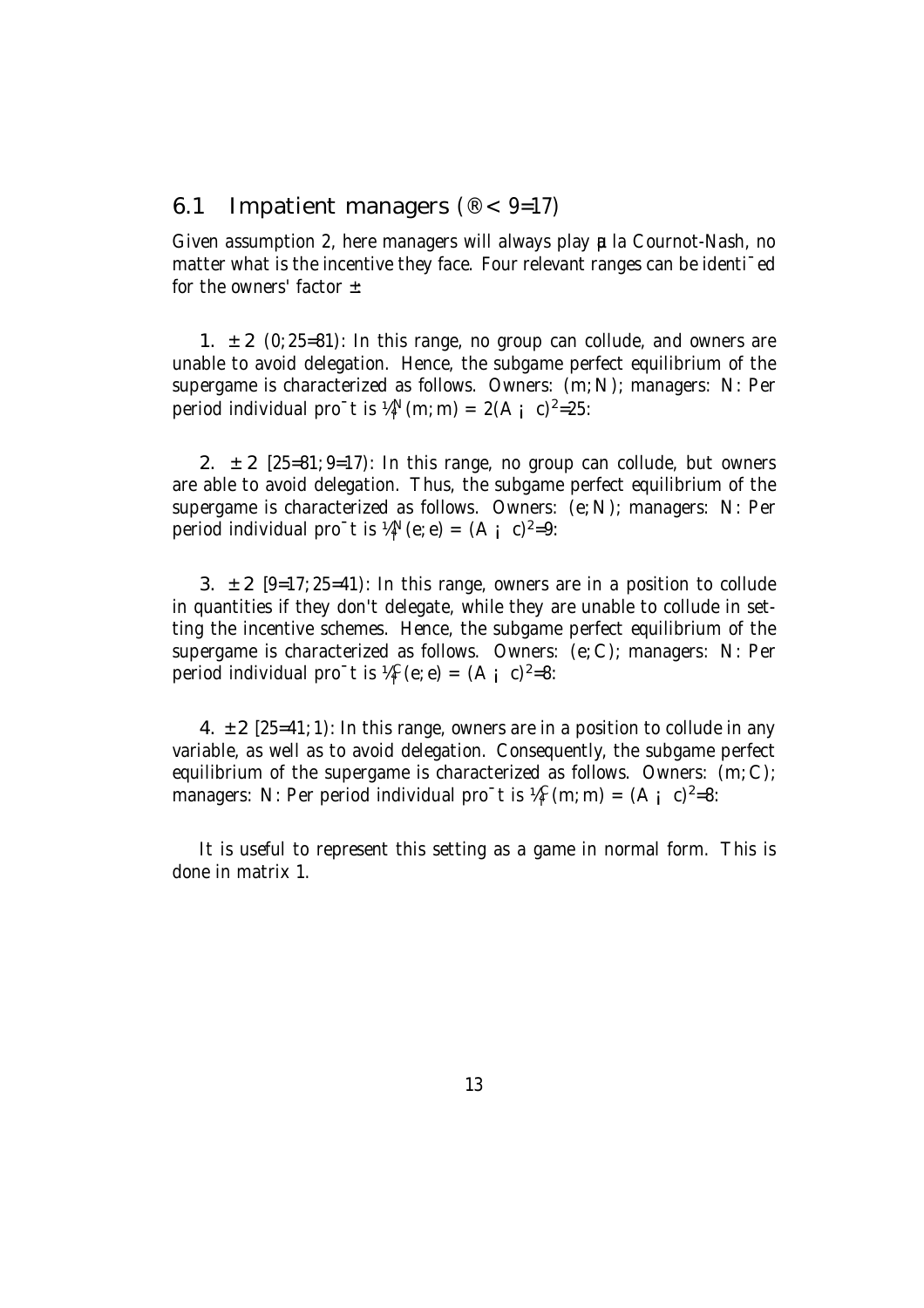

The north-west cell of matrix 1 contains cartel pro¯ts in that owners will collude if the keep control of their respective  $\bar{r}$ ms, in this range of  $\pm$ . It is immediate to check that  $f(m; C)$ ;  $(m; C)$  is the unique subgame perfect equilibrium of the game and is Pareto-optimal.  $f(e; C)$ ; (e; C)g is also a Nash equilibrium, but it involves weakly dominated strategies and hence cannot be subgame perfect. Here, owners delegate control to managers notwithstanding ± is large, for purely strategic reasons.

The above discussion can be summarised by

Proposition 4 When managers are impatient, owners' delegation decision is non-monotone in their discount factor  $\pm$ : They  $\bar{ }$ rst delegate for low  $\pm$ 's, then they do not delegate for intermediate  $\pm$ 's and  $\bar{\phantom{a}}$  nally they delegate again for high  $\pm$ 's. When  $\pm$   $\sqrt{9}$ =17 ( $\pm$  < 9=17), owners always collude (play noncooperatively) in the relevant variable.

#### 6.2 Patient managers (® ¸ 9=17)

As we have seen in section 5, if both owners delegate and managers are patient, the only sustainable equilibrium at the incentive stage entails non collusive behaviour with  $\mu_i = \mu_i = 0$ , no matter what the owners' discount factor is. This also allows to establish that, regardless of the value of  $\pm$ ; the unique subgame perfect equilibrium of the supergame entails owners choosing (m;N) and managers choosing C: In order to gain a complete picture, it su $\pm$ ces to consider the range  $\pm$  2 (25=81; 9=17); where owners are not able to collude at the market stage. The payo® matrix of the repeated game is as follows.

<sup>&</sup>lt;sup>7</sup>The letters in the bottom right corner of each cell indicate wheter owners collude or play Nash in the relevant variable. As already mentioned, in case of one-sided delegation, Nash behaviour is the only option.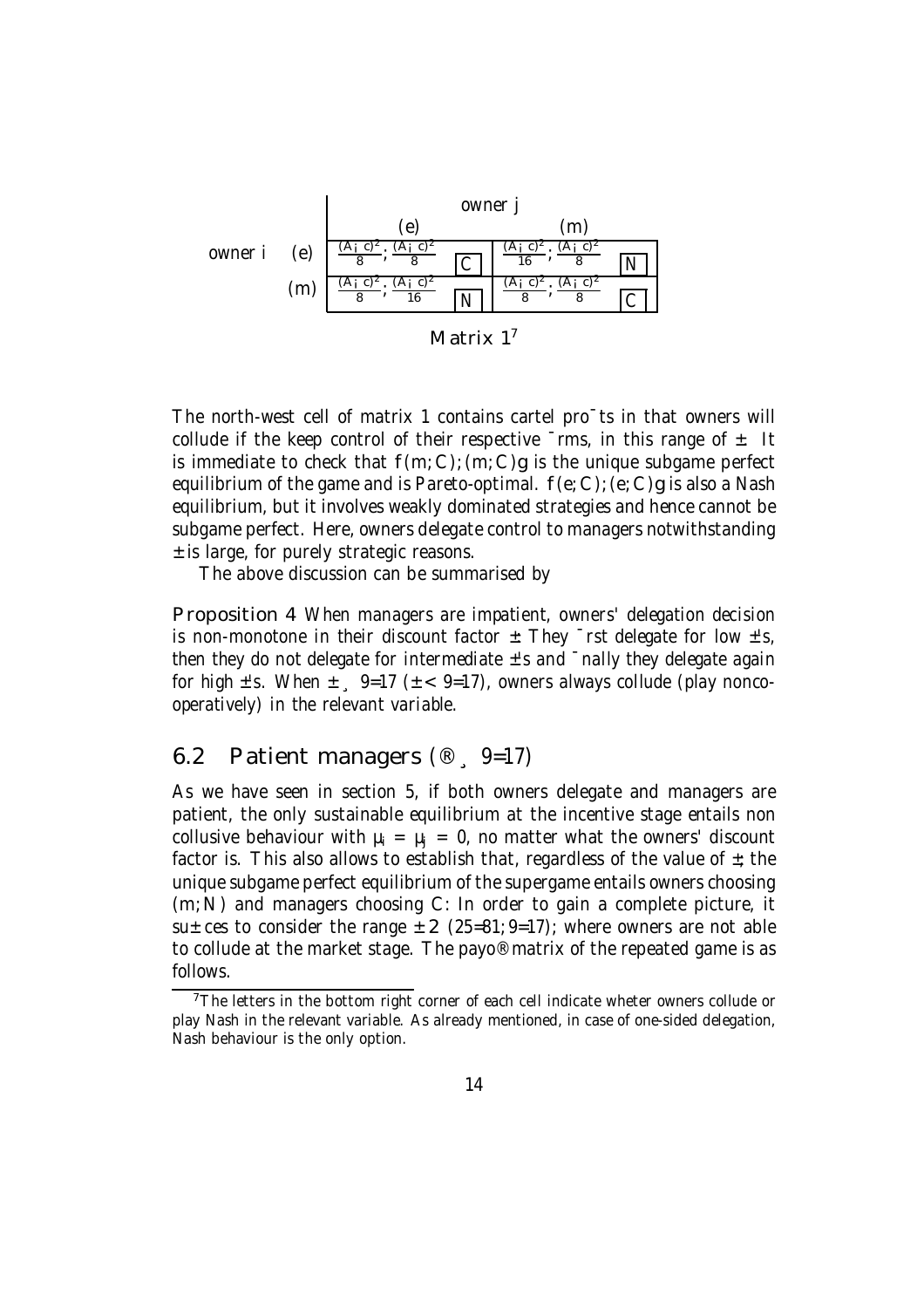

Matrix 2

 $f(m; N)$ ;  $(m; N)$ g is the only Nash equilibrium of the game (as well as the only subgame perfect equilibrium of the supergame, obviously) and is also the Pareto optimum. Hence, if owners are unable to implicitly collude at the market stage, but managers are patient, then owners can use delegation as a tool to reach the collusive outcome through managers. Moreover, managers are required to simply maximise pro $\bar{c}$ ts ( $\mu = 0$ ), i.e., managers matter only because they are di®erent people in that they have a di®erent discount factor allowing them to reach the collusive outcome, but not because they have a di®erent objective function.

We can conclude that plugging Vickers' original setting in a two-sided repeated collusion game changes the conclusions quite dramatically, by making delegation an optimal choice not only when other players do not delegate, but also when everybody else delegates, if myopic owners can bene¯t from the behaviour of forward-looking managers.

The above ¯ndings can be summarized by

Proposition 5 When managers are patient, the owners' decisions are  $(m;N)$ independently of the level of their discount factor  $\pm$ :

### 7 Concluding remarks

In this paper we have analysed how, in a simple duopoly setting, the ability to collude for the two ¯rms depends on the presence of delegation of output decisions.

When agents can collude, but owners cannot, then the critical discount factor is the same as in a normal duopoly without delegation. Hence, in this case delegation does not a®ect ¯rms' ability to collude. When owners can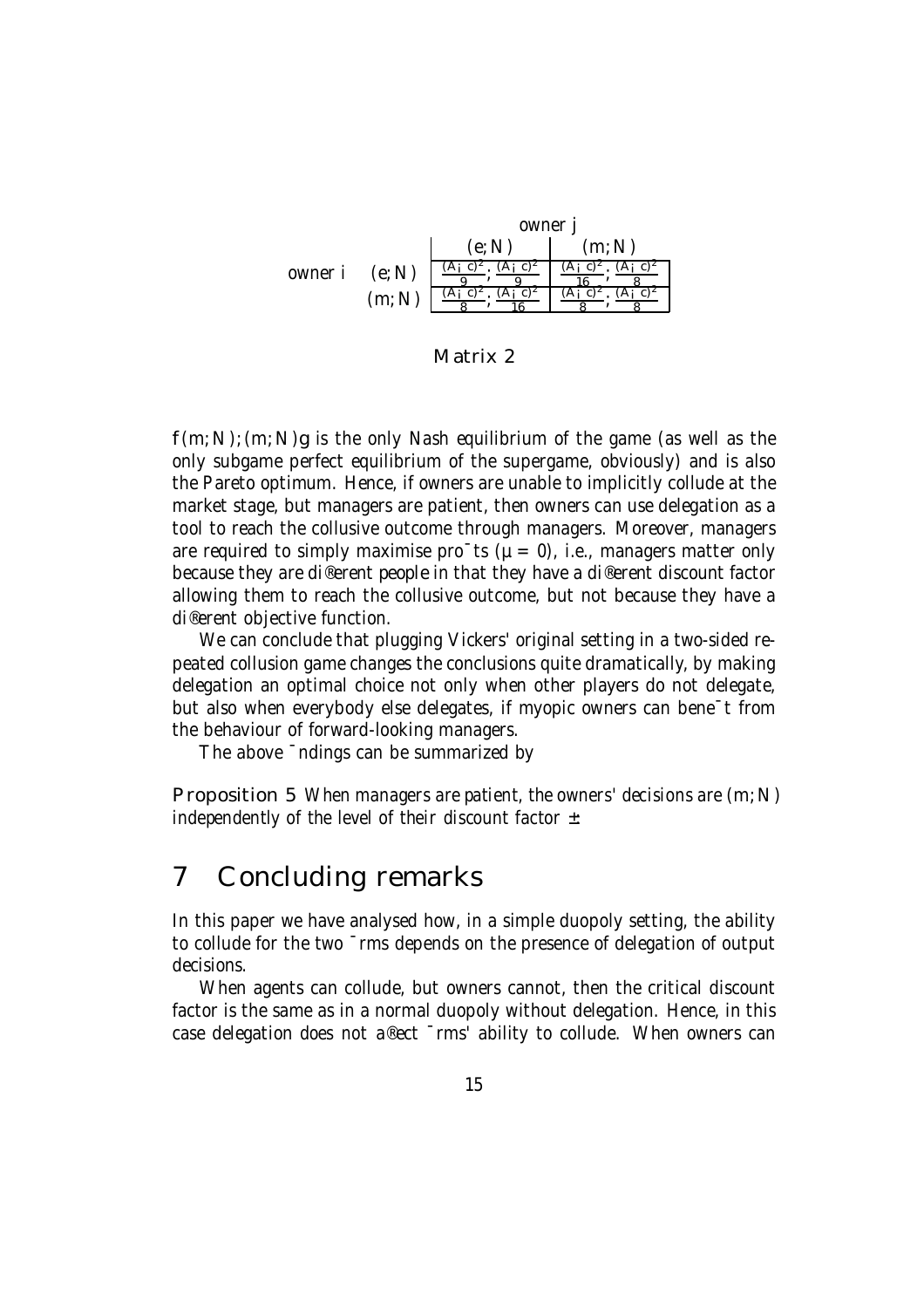collude, but agents cannot, then delegation makes collusion more di $\pm$ cult in that deviation along the individual best reply at the incentive stage becomes more attractive than deviation at the output would be if owners were running their respective ¯rms themselves.

When both managers and owners can collude, we have two possible cases. If managers are patient, i.e., they would collude in a standard Cournot game, at the incentive stage the optimal noncooperative incentive scheme coincides with the collusive incentive scheme. Hence we conclude that managers will always behave noncooperatively, enjoying however the collusive outcome.

If managers are unable to sustain collusion at the market stage, i.e. they would not collude in a standard Cournot game, the two-sided collusion game reveals a non-monotonicity in the delegation decision by owners, as their individual discount factor increases, i.e., as they become more patient.

The results derived for the two-sided collusion case allowed us to reconsider the delegation dilemma of Vickers (1985). In the static game delegation is the equilibrium, but it would be Pareto  $e \pm$ cient for the two owners not to delegate. If, however, the possibility to collude at both the market stage and/or at the incentive stage is considered the conclusions change substantially. If managers are impatient, but owners are su $\pm$ ciently patient and can collude, then delegation is the optimal strategy for owners in the repeated game. This is opposite to Vickers (1985), where patient owners would ¯nd it feasible not to delegate in the repeated game. If managers are patient, but owners are impatient, then again delegation is the optimal strategy for owners, because by delegating they can take advantage of managers' ability to sustain cartel behaviour, so that owners enjoy the collusive outcome anyway.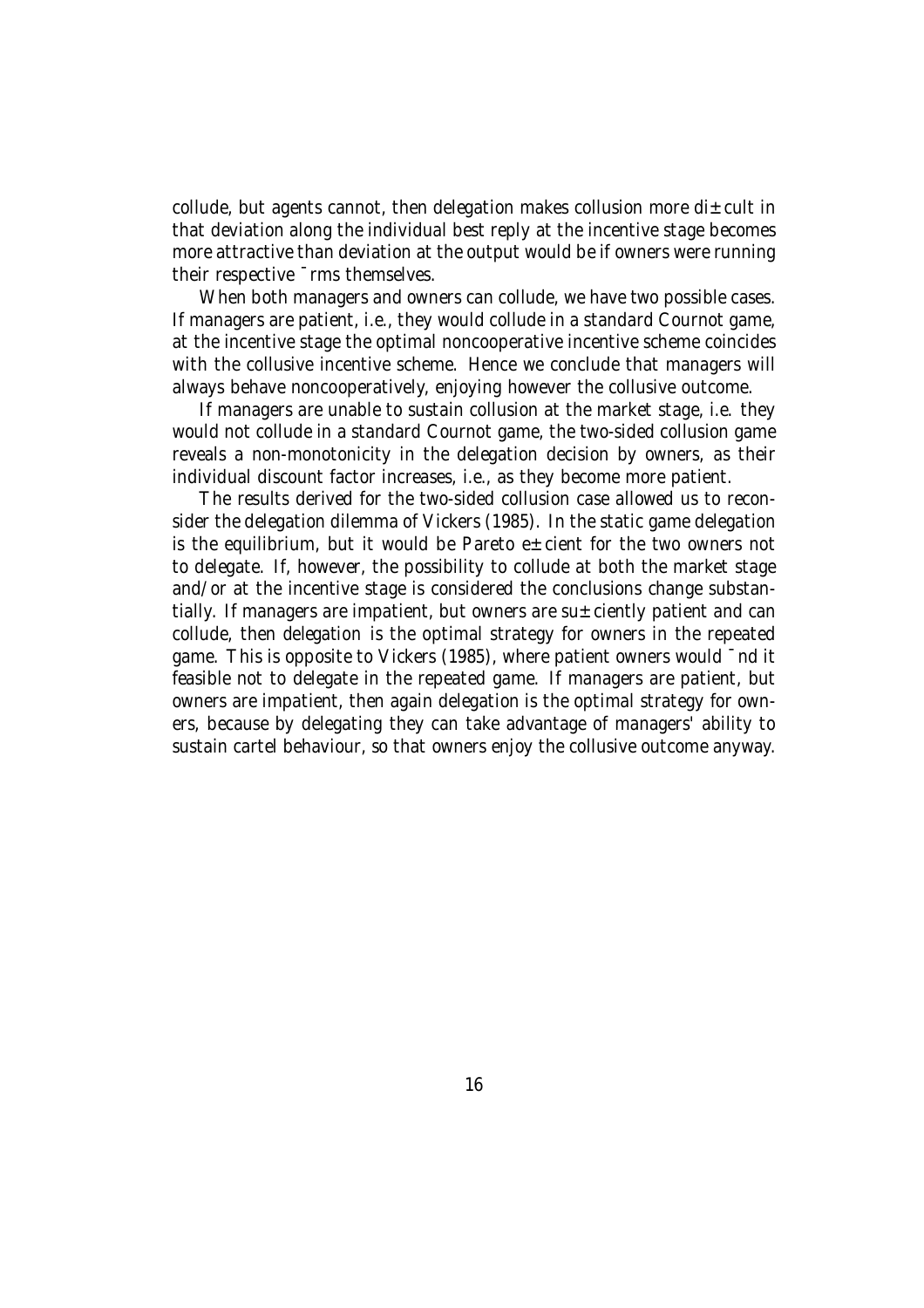## Appendix 1

In the main text, we adopt the function  $M_i = V_i + \mu_i X_i$  as the manager's maximand. This rewrites as follows:

$$
M_i = px_{i i} (c_i \mu_i)x_i
$$
 (a1)

Consider now the managerial objective function introduced by Fershtman and Judd (1987), which is de¯ned as a linear combination of ¯rm's pro¯ts and revenues,  $-$ <sub>i</sub> = ®<sub>i</sub>¼<sub>i</sub> + (1 <sub>i</sub> ®<sub>i</sub>)px<sub>i</sub>; which rewrites as:

$$
-i = px_i i \stackrel{\circledast}{\longrightarrow} cx_i:
$$
 (a2)

The owner chooses  $\mathcal{B}_i$  to maximise pro $\bar{c}$  ts. It is a matter of straightforward calculations to show that M<sub>i</sub> and  $-$ <sub>i</sub> coincide if  $\mu_i = (1 - \mathbb{R})c$ : As an example, we prove that this is indeed the case in the one-shot delegation game. As usual, we solve the game by backward induction. At the market stage, managers maximise noncooperatively their respective objective functions  $-<sub>i</sub>$ and  $-i$  in a Cournot fashion. This yields the following best reply function for manager i:

$$
x_i = \frac{A_i \, x_j \, i^{\otimes_i} c}{2}.
$$
 (a3)

Notice that the output level increases as  $\mathcal{B}_i$  decreases, i.e., as the weight attached to revenues in the managerial maximand increases. The optimal output level is  $x_i({}^{\circledR}_i;{}^{\circledR}_j) = (A + {}^{\circledR}_j c_i \quad 2{}^{\circledR}_i c) = 3$ ; entailing pro $^-$ ts  $\mathcal{U}_i({}^{\circledR}_i;{}^{\circledR}_j) =$  $[A + c(\mathcal{B}_i + \mathcal{B}_i \mathbf{i} \mathbf{3})][A + c(\mathcal{B}_i \mathbf{i} \mathbf{2} \mathcal{B}_i)] = 9$  accruing to the owner of  $\mathsf{m}$  i, whose best reply at the ¯rst stage of the game is

$$
\mathfrak{G}_{i} = \frac{6c \, i \, A \, i \, c^{\mathfrak{G}}}{4c} \, . \tag{a4}
$$

If both owners delegate, then  $\mathbb{R}^N = \mathbb{R}^N = (6c \text{ i } A) = (5c)$ : Therefore, output levels are  $x_j^N = x_j^N = 2(A_j \ c) = 5$  and pro $\tau$ ts are  $\frac{V_j^N(m; m)}{M} = \frac{V_j^N(m; m)}{M} =$  $2(A_i \ c)^2 = 25$ , which coincide with the results obtained by Vickers (1985, see also subsection 5.1 of this paper). In Vickers (1985), the optimal extent of delegation is  $\mu_i^N = \mu_j^N = (A_i \ c) = 5$ ; and it is immediately veri<sup>-</sup>ed that  $\mu_i^N = (1 \text{ i } \mathcal{R}^N)$ c: Analogous considerations hold in the case of one-sided delegation.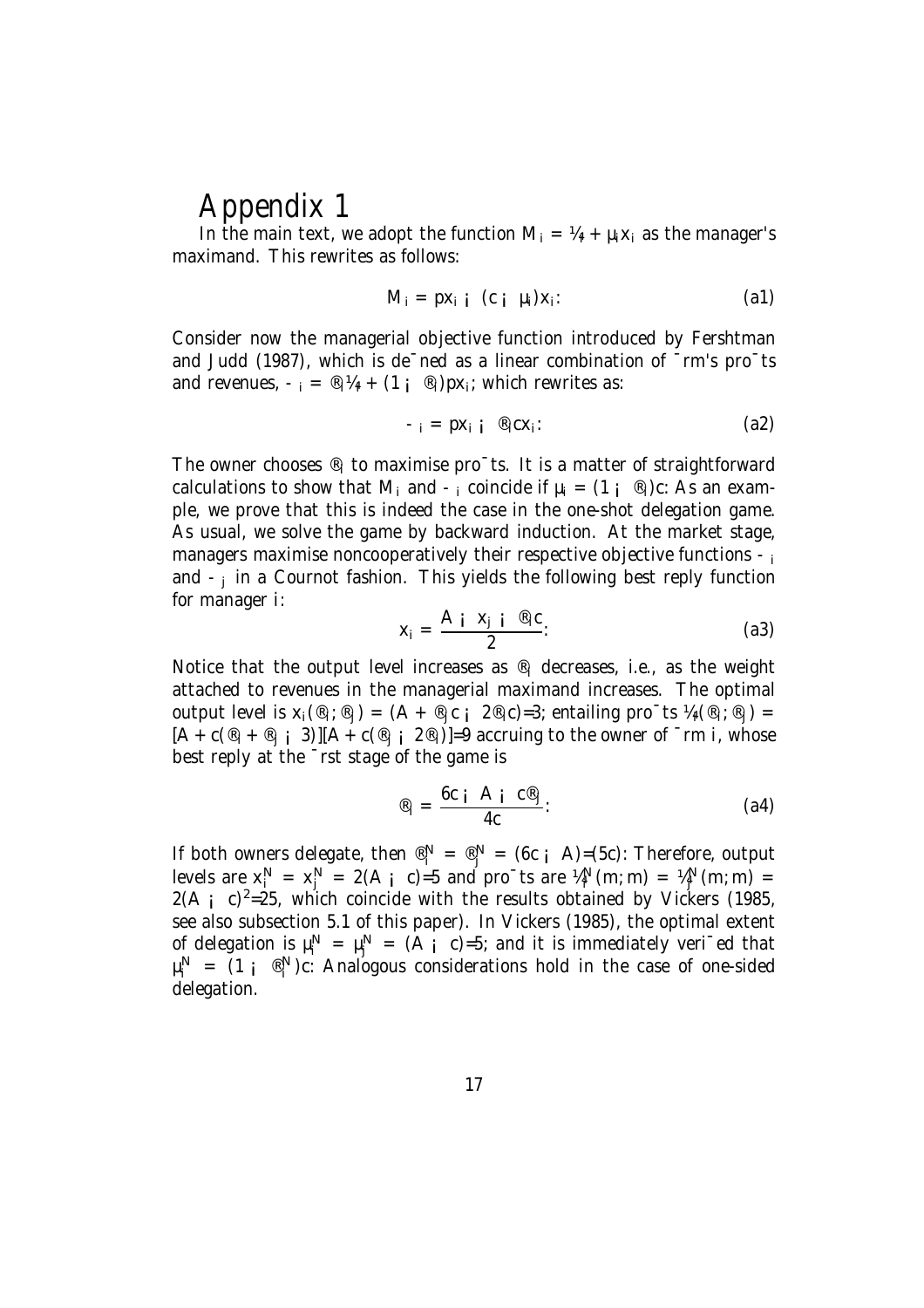# Appendix 2

Consider ¯rst the case where managers maximize the joint objective function  $M^C = M_i + M_j$ : On the basis of lemma 1, we impose  $\mu_i = \mu_j = \mu$ . The ¯rst order condition for joint surplus maximisation is

$$
\frac{\mathcal{Q}M^C}{\mathcal{Q}(x_i + x_j)} = A + \mu_i \ c_i \ 2(x_i + x_j) = 0 \qquad (a5)
$$

from which

$$
x_i + x_j = \frac{A i C + \mu}{2}.
$$
 (a6)

To keep the symmetry of the game we assume that  $x_i^C = x_j^C = x^C = (A_i$ c + µ)=4: Then, solving and simplifying yields

$$
M_i^C = \frac{(A_i \ c + \mu)^2}{8} \tag{a7}
$$

as the individual collusive payo®. Easy although tedious calculations are required to check that

$$
M_i^N = \frac{(A_i c + \mu)^2}{9}; \ M_i^D = \frac{9(A_i c + \mu)^2}{64}; \ M_i^{Ch} = \frac{3(A_i c + \mu)^2}{32}; \quad (a8)
$$

so that  $M_i^D > M_i^{N} > M_i^{Ch}$ ; and the punishment is credible. The critical discount factor  $\mathcal{L}$  (see equation (??)) turns out to be una®ected by the separation between ownership and control.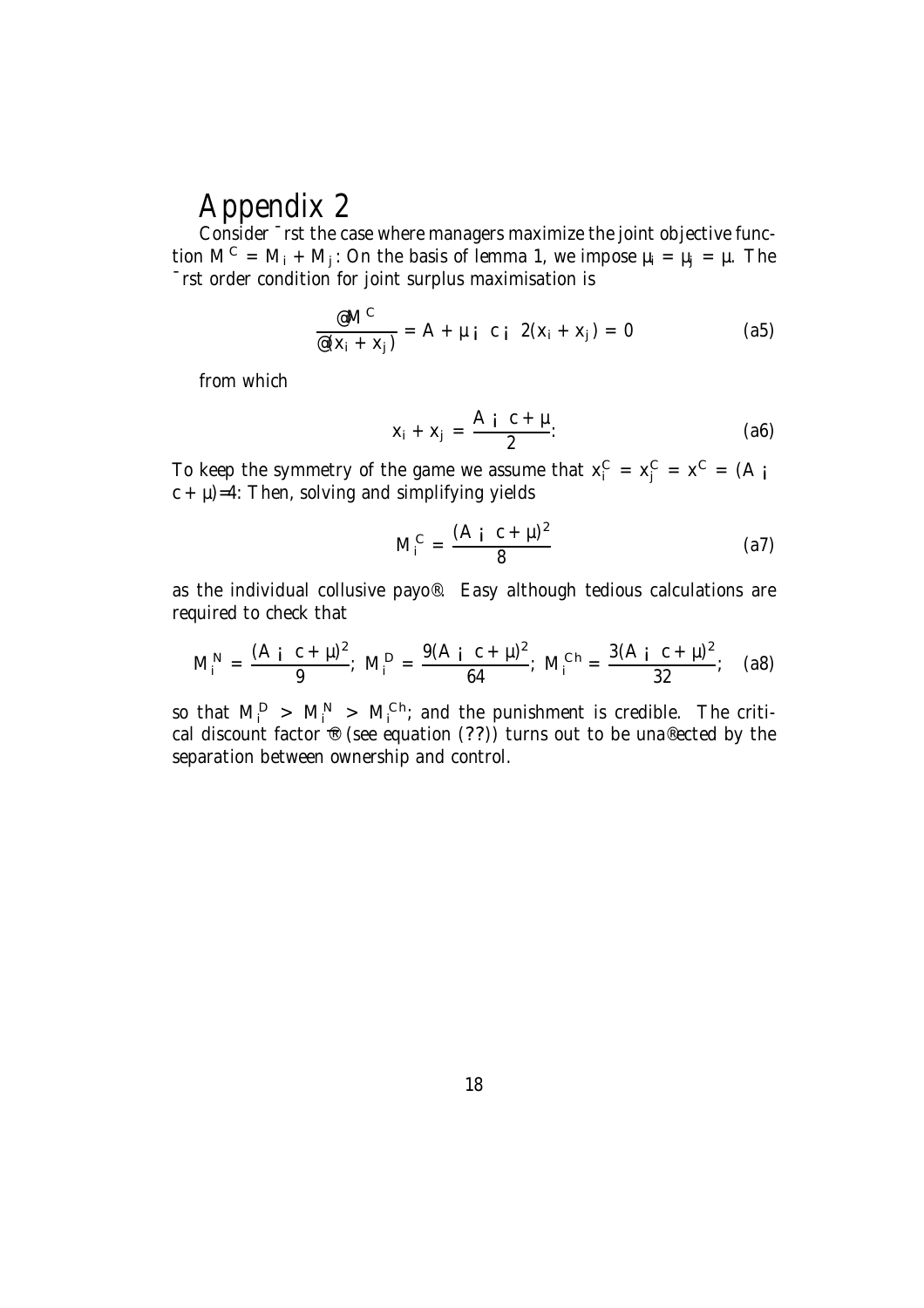### References

- [1] Abreu, D. (1986), "Extremal Equilibria of Oligopolistic Supergames", Journal of Economic Theory, 39, 191-225.
- [2] Abreu, D., D. Pearce and E. Stacchetti (1986), "Optimal Cartel Equilibria with Imperfect Monitoring", Journal of Economic Theory, 39, 251-69.
- [3] Alb½k, S. and L. Lambertini (1998), "Collusion in Di®erentiated Duopolies Revisited", Economics Letters, forthcoming.
- [4] Barcena-Ruiz, J.C. and M. Paz Espinoza (1996), "Long-Term or Short-Term Managerial Contracts", Journal of Economics and Management Strategy, 5, 543-59.
- [5] Basu, K. (1995), "Stackelberg Equilibrium in Oligopoly: An Explanation Based on Managerial Incentives", Economics Letters, 49, 459-64.
- [6] Chang, M. (1991), "The E®ects of Product Di®erentiation on Collusive Pricing", International Journal of Industrial Organization, 9, 453-69.
- [7] d'Aspremont, C., A. Jacquemin, J.J. Gabszewicz and J. Weymark (1983), "On the Stability of Collusive Price Leadership", Canadian Journal of Economics, 16, 17-25.
- [8] Deneckere, R. (1983), "Duopoly Supergames with Product Di®erentiation", Economics Letters, 11, 37-42.
- [9] Donsimoni, M.-P. (1985), "Stable Heterogeneous Cartels", International Journal of Industrial Organization, 3, 451-67.
- [10] Donsimoni, M.-P., N. Economides and H. Polemarchakis (1986), "Stable Cartels", International Economic Review, 27, 317-27.
- [11] Fershtman, C. and K. Judd (1987), "Equilibrium Incentives in Oligopoly", American Economic Review, 77, 927-40.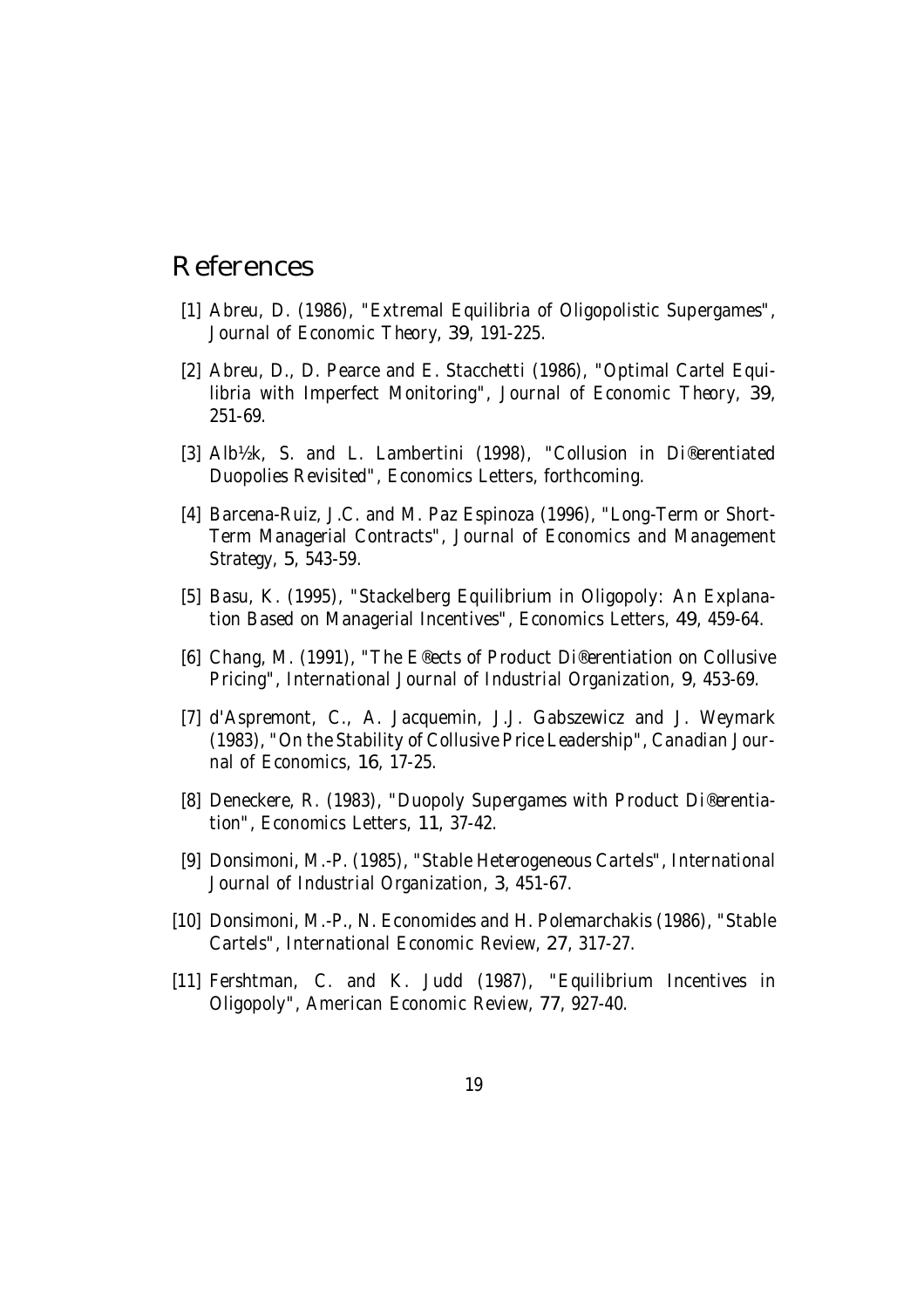- [12] Fershtman, C., K. Judd and E. Kalai (1991), "Observable Contracts: Strategic Delegation and Cooperation", International Economic Review, 32, 551-9.
- [13] Friedman, J.W. (1971), "A Noncooperative Equilibrium for Supergames", Review of Economic Studies, 38, 1-12.
- [14] Gibbons, R. (1992), A Primer in Game Theory, Harvester-Wheatsheaf, Englewood Cli®s, NJ.
- [15] Green, E.J. and R. Porter (1984), "Non-Cooperative Collusion under Imperfect Price Information", Econometrica, 52, 87-100.
- [16] HÄckner, J. (1994), "Collusive Pricing in Markets for Vertically Di®erentiated Products", International Journal of Industrial Organization, 12, 155-77.
- [17] Häckner, J. (1995), "Endogenous Product Design in an In<sup>-</sup>nitely Repeated Game", International Journal of Industrial Organization, 13, 277-99.
- [18] Katz, M.L. (1991), "Game-Playing Agents: Unobservable Contracts as Precommitments", RAND Journal of Economics, 22, 307-28.
- [19] Lambertini, L. (1996), "Cartel Stability and the Curvature of Market Demand", Bulletin of Economic Research, 48, 329-34.
- [20] Lambertini, L. (1997), "Prisoners' Dilemma in Duopoly (Super)games", Journal of Economic Theory, 77, 181-91.
- [21] Lambertini, L. (1998), "Extended Games Played by Managerial Firms", Japanese Economic Review, forthcoming.
- [22] Lambertini, L., S. Poddar and D. Sasaki (1998), "Standardization and the Stability of Collusion", Economics Letters, 58, 303-10.
- [23] Martin, S. (1995), "R&D Joint Ventures and Tacit Product Market Collusion", European Journal of Political Economy, 11, 733-41.
- [24] Polo, M. and P. Tedeschi (1992), "Managerial Contracts, Collusion and Mergers", Ricerche Economiche, 46, 281-302.